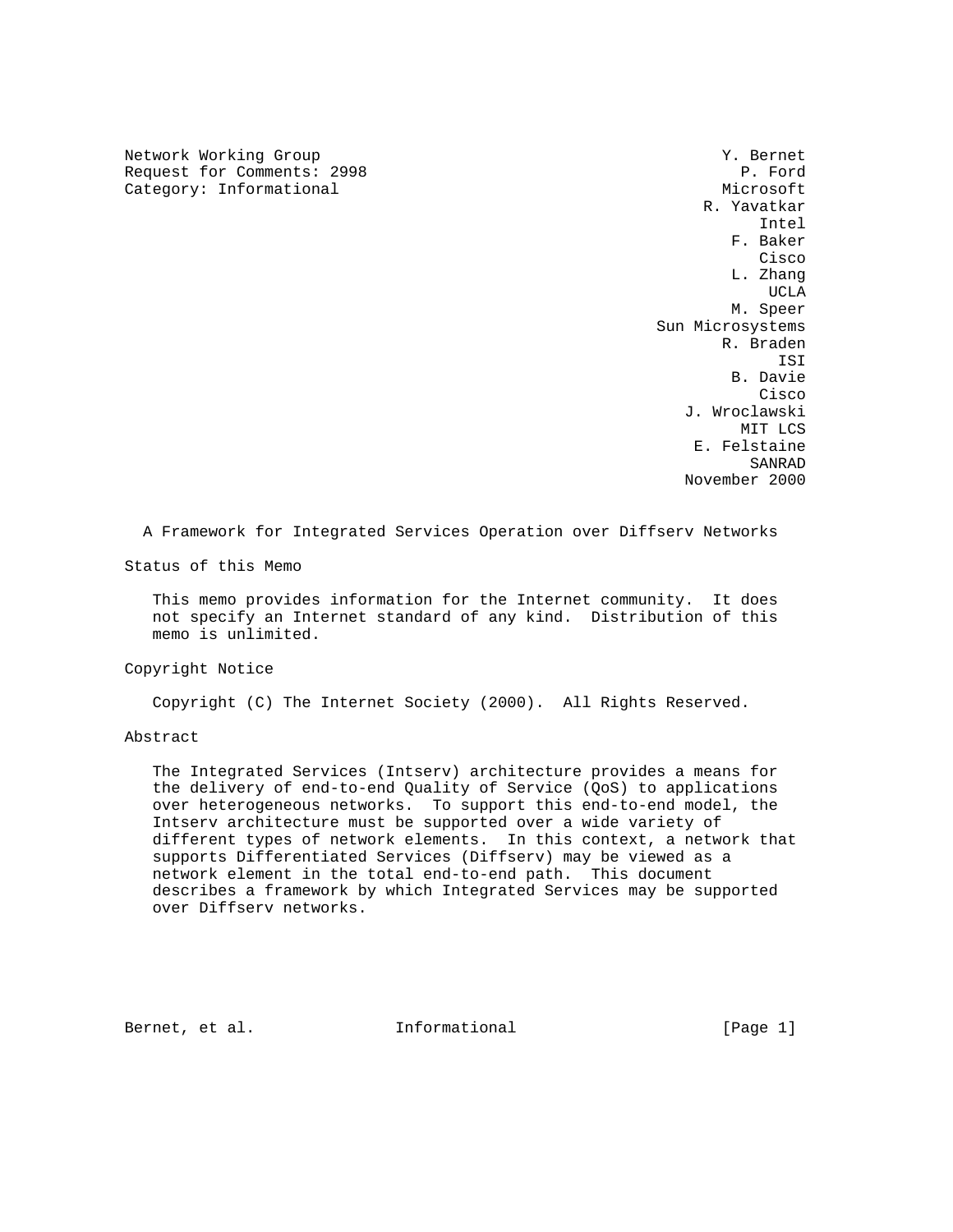# Table of Contents

|                                                                   | 3              |
|-------------------------------------------------------------------|----------------|
| 1.1 Integrated Services Architecture                              | $\overline{3}$ |
|                                                                   | 3              |
|                                                                   | $\overline{4}$ |
| 1.4 Roles of Intserv, RSVP and Diffserv                           | $\overline{4}$ |
| 1.5 Components of Intserv, RSVP and Diffserv                      | 5              |
|                                                                   | 6              |
|                                                                   | 6              |
| 2. Benefits of Using Intserv with Diffserv                        | 7              |
| 2.1 Resource Based Admission Control                              | 7              |
| 2.2 Policy Based Admission Control                                | 8              |
| 2.3 Assistance in Traffic Identification/Classification           | 8              |
|                                                                   | 9              |
|                                                                   | 9              |
|                                                                   |                |
|                                                                   |                |
|                                                                   |                |
|                                                                   |                |
|                                                                   |                |
|                                                                   |                |
|                                                                   |                |
|                                                                   |                |
| 3.1.6 Non-Diffserv Network Regions  13                            |                |
|                                                                   |                |
|                                                                   |                |
|                                                                   |                |
|                                                                   |                |
| 3.3 Resource Management in Diffserv Regions  15                   |                |
| 4. Detailed Examples of the Operation of                          |                |
|                                                                   |                |
| 4.1 Statically Provisioned Diffserv Network Region  16            |                |
| 4.1.1 Sequence of Events in Obtaining End-to-end QoS  16          |                |
| 4.2 RSVP-Aware Diffserv Network Region  18                        |                |
| 4.2.1 Aggregated or Tunneled RSVP  19                             |                |
|                                                                   |                |
| 4.2.4 Granularity of Deployment of RSVP Aware Routers  20         |                |
| 4.3 Dynamically Provisioned, Non-RSVP-aware Diffserv Region  21   |                |
| 5. Implications of the Framework for Diffserv Network Regions  21 |                |
| 5.1 Requirements from Diffserv Network Regions  21                |                |
| 5.2 Protection of Intserv Traffic from Other Traffic  22          |                |
|                                                                   |                |
| 6.1 Remarking of packets in branch point routers  24              |                |
| 6.2 Multicast SLSs and Heterogeneous Trees  25                    |                |
|                                                                   |                |
|                                                                   |                |
|                                                                   |                |
|                                                                   |                |

Bernet, et al. 1nformational [Page 2]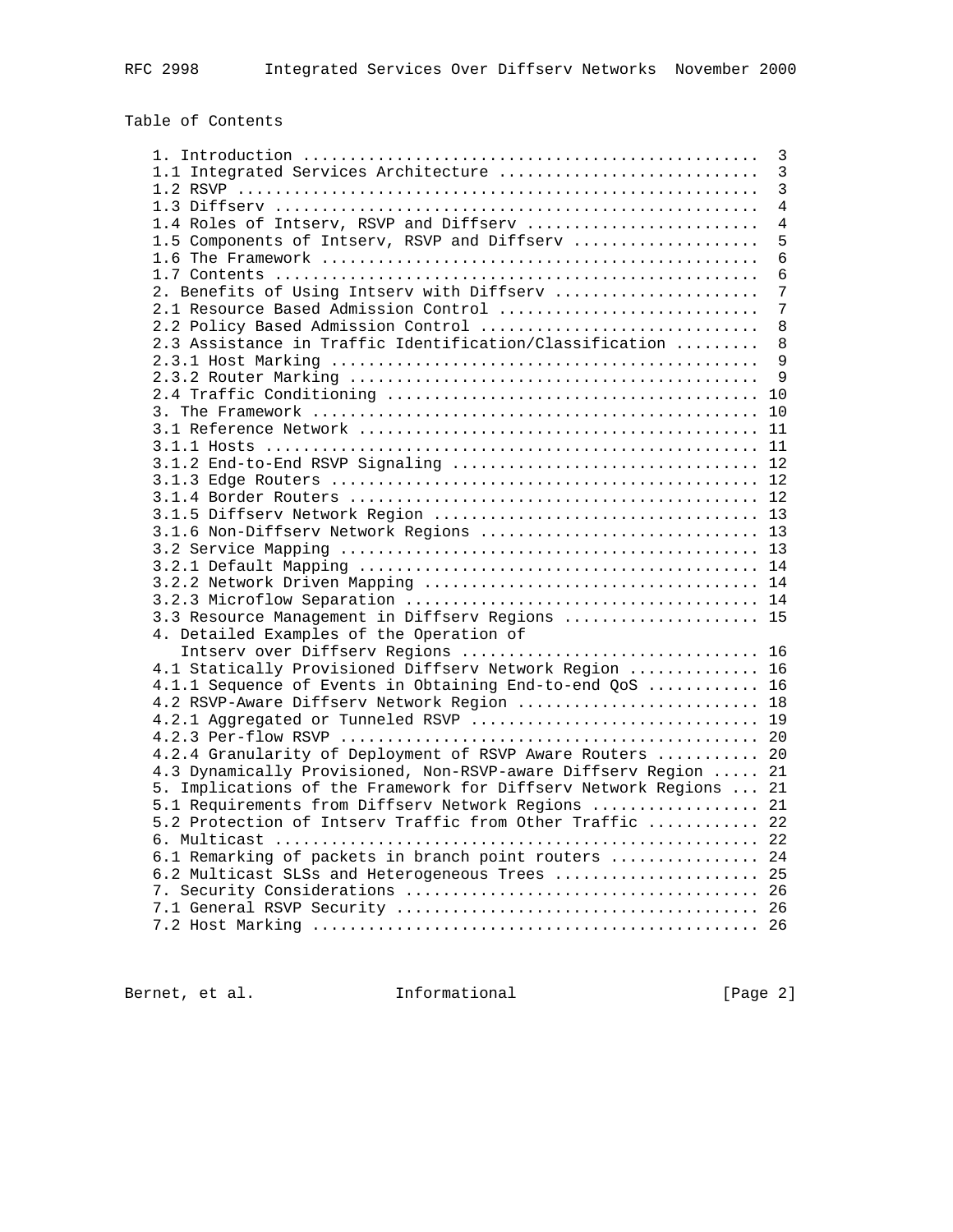#### 1. Introduction

 Work on QoS-enabled IP networks has led to two distinct approaches: the Integrated Services architecture (Intserv) [10] and its accompanying signaling protocol, RSVP [1], and the Differentiated Services architecture (Diffserv) [8]. This document describes ways in which a Diffserv network can be used in the context of the Intserv architecture to support the delivery of end-to-end QOS.

#### 1.1 Integrated Services Architecture

 The integrated services architecture defined a set of extensions to the traditional best effort model of the Internet with the goal of allowing end-to-end QOS to be provided to applications. One of the key components of the architecture is a set of service definitions; the current set of services consists of the controlled load and guaranteed services. The architecture assumes that some explicit setup mechanism is used to convey information to routers so that they can provide requested services to flows that require them. While RSVP is the most widely known example of such a setup mechanism, the Intserv architecture is designed to accommodate other mechanisms.

 Intserv services are implemented by "network elements". While it is common for network elements to be individual nodes such as routers or links, more complex entities, such as ATM "clouds" or 802.3 networks may also function as network elements. As discussed in more detail below, a Diffserv network (or "cloud") may be viewed as a network element within a larger Intserv network.

## 1.2 RSVP

 RSVP is a signaling protocol that applications may use to request resources from the network. The network responds by explicitly admitting or rejecting RSVP requests. Certain applications that have quantifiable resource requirements express these requirements using Intserv parameters as defined in the appropriate Intserv service specification. As noted above, RSVP and Intserv are separable. RSVP is a signaling protocol which may carry Intserv information. Intserv defines the models for expressing service types, quantifying resource requirements and for determining the availability of the requested resources at relevant network elements (admission control).

Bernet, et al. **Informational** [Page 3]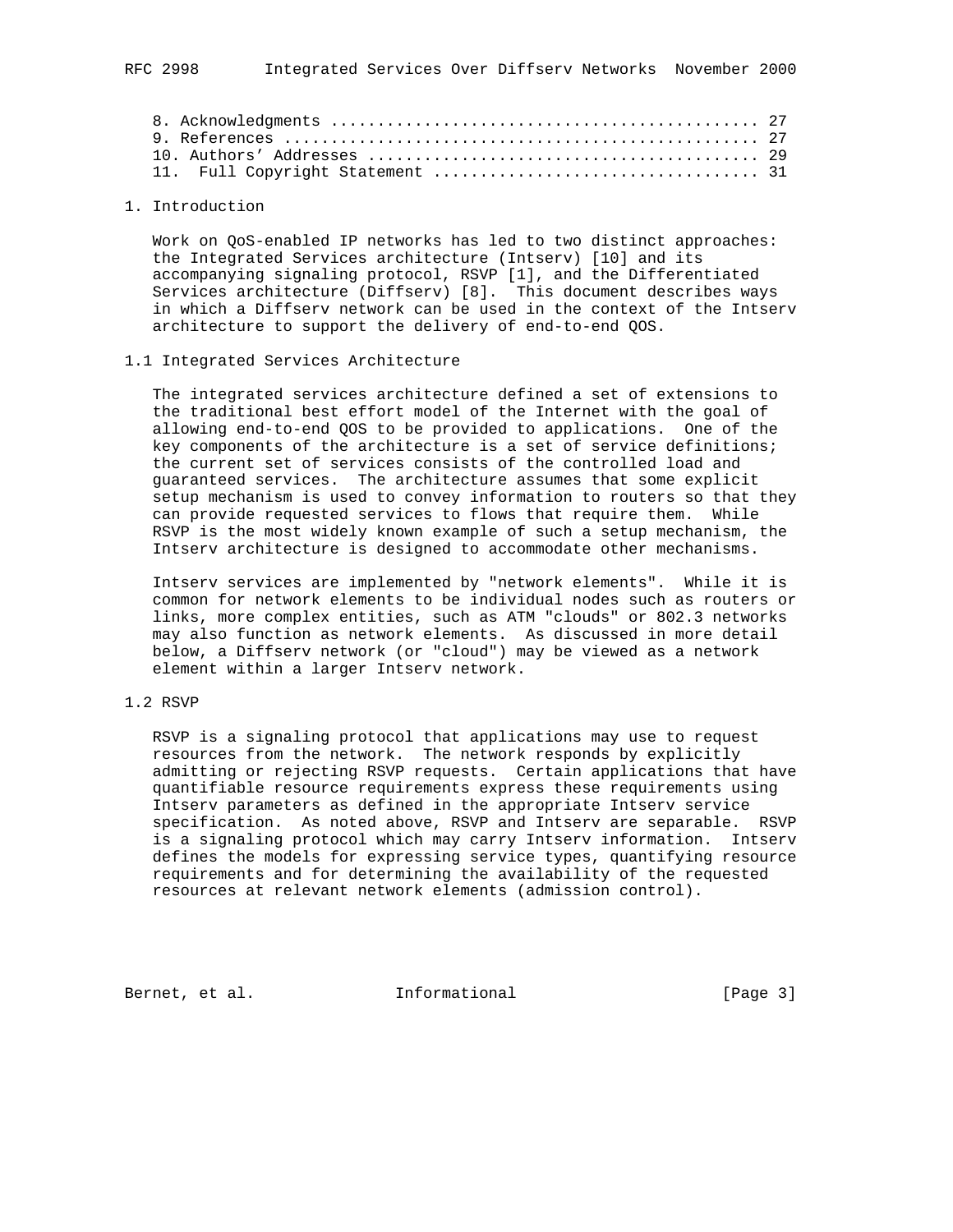The current prevailing model of RSVP usage is based on a combined RSVP/Intserv architecture. In this model, RSVP signals per-flow resource requirements to network elements, using Intserv parameters. These network elements apply Intserv admission control to signaled requests. In addition, traffic control mechanisms on the network element are configured to ensure that each admitted flow receives the service requested in strict isolation from other traffic. To this end, RSVP signaling configures microflow (MF) [8] packet classifiers in Intserv capable routers along the path of the traffic flow. These classifiers enable per-flow classification of packets based on IP addresses and port numbers.

 The following factors have impeded deployment of RSVP (and the Intserv architecture) in the Internet at large:

- 1. The use of per-flow state and per-flow processing raises scalability concerns for large networks.
- 2. Only a small number of hosts currently generate RSVP signaling. While this number is expected to grow dramatically, many applications may never generate RSVP signaling.
- 3. The necessary policy control mechanisms -- access control, authentication, and accounting -- have only recently become available [17].
- 1.3 Diffserv

 In contrast to the per-flow orientation of RSVP, Diffserv networks classify packets into one of a small number of aggregated flows or "classes", based on the Diffserv codepoint (DSCP) in the packet's IP header. This is known as behavior aggregate (BA) classification [8]. At each Diffserv router, packets are subjected to a "per-hop behavior" (PHB), which is invoked by the DSCP. The primary benefit of Diffserv is its scalability. Diffserv eliminates the need for per-flow state and per-flow processing and therefore scales well to large networks.

1.4 Roles of Intserv, RSVP and Diffserv

 We view Intserv, RSVP and Diffserv as complementary technologies in the pursuit of end-to-end QoS. Together, these mechanisms can facilitate deployment of applications such as IP-telephony, video on-demand, and various non-multimedia mission-critical applications. Intserv enables hosts to request per-flow, quantifiable resources, along end-to-end data paths and to obtain feedback regarding admissibility of these requests. Diffserv enables scalability across large networks.

Bernet, et al. **Informational** [Page 4]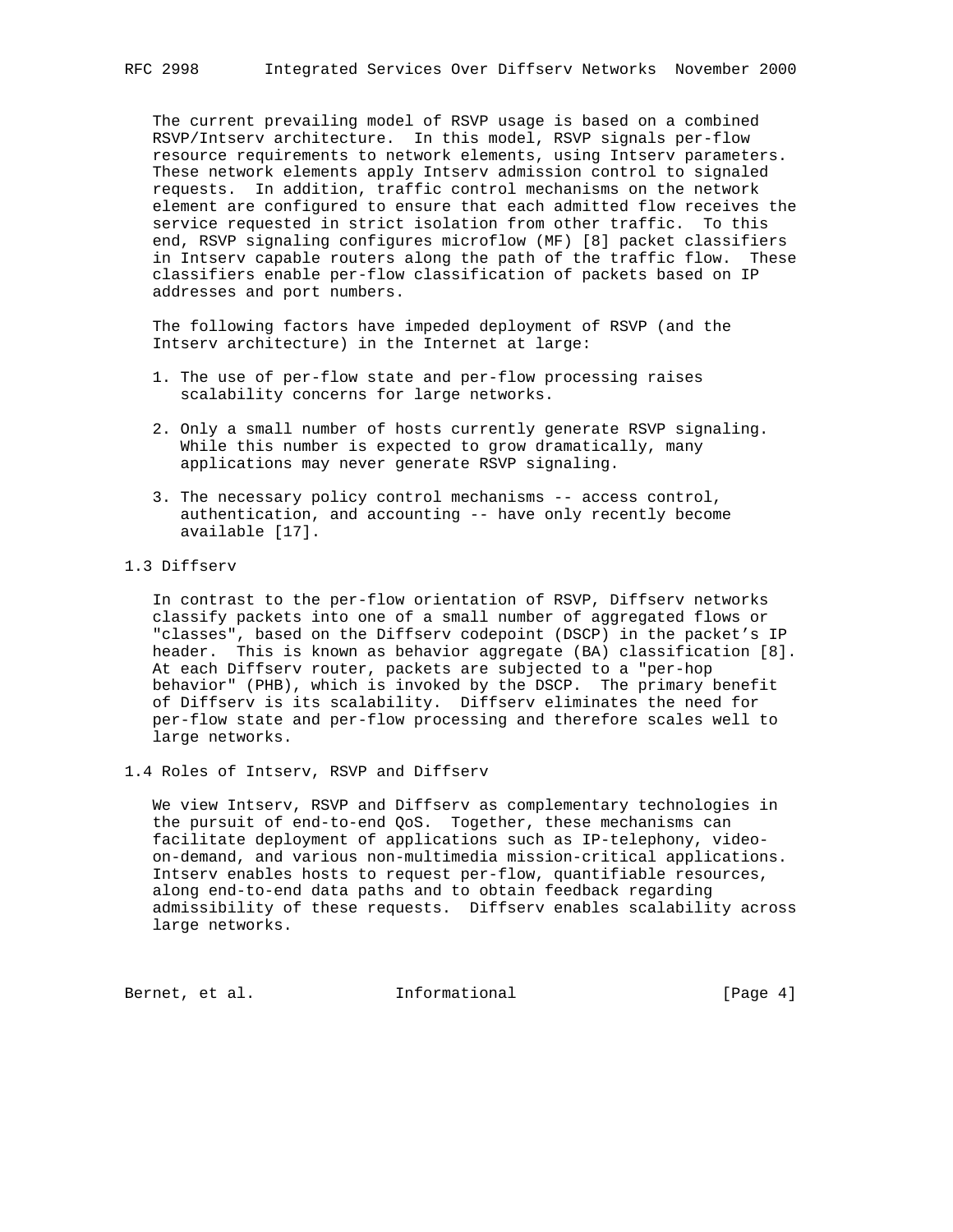### 1.5 Components of Intserv, RSVP and Diffserv

 Before proceeding, it is helpful to identify the following components of the QoS technologies described:

 RSVP signaling - This term refers to the standard RSVP signaling protocol. RSVP signaling is used by hosts to signal application resource requirements to the network (and to each other). Network elements use RSVP signaling to return an admission control decision to hosts. RSVP signaling may or may not carry Intserv parameters.

 Admission control at a network element may or may not be based on the Intserv model.

 MF traffic control - This term refers to traffic control which is applied independently to individual traffic flows and therefore requires recognizing individual traffic flows via MF classification.

 Aggregate traffic control - This term refers to traffic control which is applied collectively to sets of traffic flows. These sets of traffic flows are recognized based on BA (DSCP) classification. In this document, we use the terms "aggregate traffic control" and "Diffserv" interchangeably.

 Aggregate RSVP. While the existing definition of RSVP supports only per-flow reservations, extensions to RSVP are being developed to enable RSVP reservations to be made for aggregated traffic, i.e., sets of flows that may be recognized by BA classification. This use of RSVP may be useful in controlling the allocation of bandwidth in Diffserv networks.

 Per-flow RSVP. The conventional usage of RSVP to perform resource reservations for individual microflows.

 RSVP/Intserv - This term is used to refer to the prevailing model of RSVP usage which includes RSVP signaling with Intserv parameters, Intserv admission control and per-flow traffic control at network elements.

 Diffserv Region. A set of contiguous routers which support BA classification and traffic control. While such a region may also support MF classification, the goal of this document is to describe how such a region may be used in delivery of end-to-end QOS when only BA classification is performed inside the Diffserv region.

 Non-Diffserv Region. The portions of the network outside the Diffserv region. Such a region may also offer a variety of different types of classification and traffic control.

Bernet, et al. 1nformational [Page 5]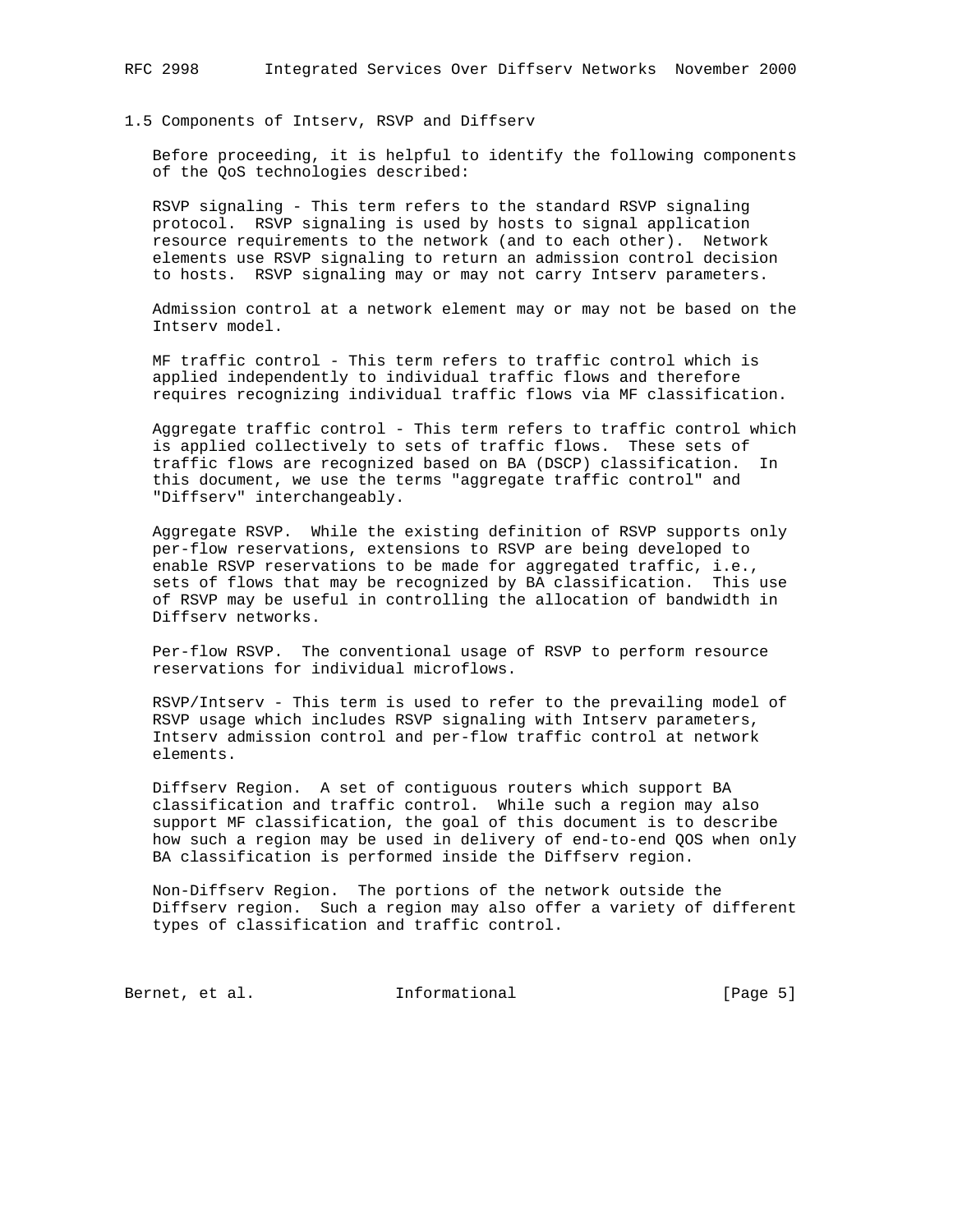Note that, for the purposes of this document, the defining features of a Diffserv region is the type of classification and traffic control that is used for the delivery of end-to-end QOS for a particular application. Thus, while it may not be possible to identify a certain region as "purely Diffserv" with respect to all traffic flowing through the region, it is possible to define it in this way from the perspective of the treatment of traffic from a single application.

#### 1.6 The Framework

 In the framework we present, end-to-end, quantitative QoS is provided by applying the Intserv model end-to-end across a network containing one or more Diffserv regions. The Diffserv regions may, but are not required to, participate in end-to-end RSVP signaling for the purpose of optimizing resource allocation and supporting admission control.

 From the perspective of Intserv, Diffserv regions of the network are treated as virtual links connecting Intserv capable routers or hosts (much as an 802.1p network region is treated as a virtual link in [5]). Within the Diffserv regions of the network routers implement specific PHBs (aggregate traffic control). The total amount of traffic that is admitted into the Diffserv region that will receive a certain PHB may be limited by policing at the edge. As a result we expect that the Diffserv regions of the network will be able to support the Intserv style services requested from the periphery. In our framework, we address the support of end-to-end Integrated Services over the Diffserv regions of the network. Our goal is to enable seamless inter-operation. As a result, the network administrator is free to choose which regions of the network act as Diffserv regions. In one extreme the Diffserv region is pushed all the way to the periphery, with hosts alone having full Intserv capability. In the other extreme, Intserv is pushed all the way to the core, with no Diffserv region.

## 1.7 Contents

 In section 3 we discuss the benefits that can be realized by using the aggregate traffic control provided by Diffserv network regions in the broader context of the Intserv architecture. In section 4, we present the framework and the reference network. Section 5 details two possible realizations of the framework. Section 6 discusses the implications of the framework for Diffserv. Section 7 presents some issues specific to multicast flows.

Bernet, et al. **Informational** [Page 6]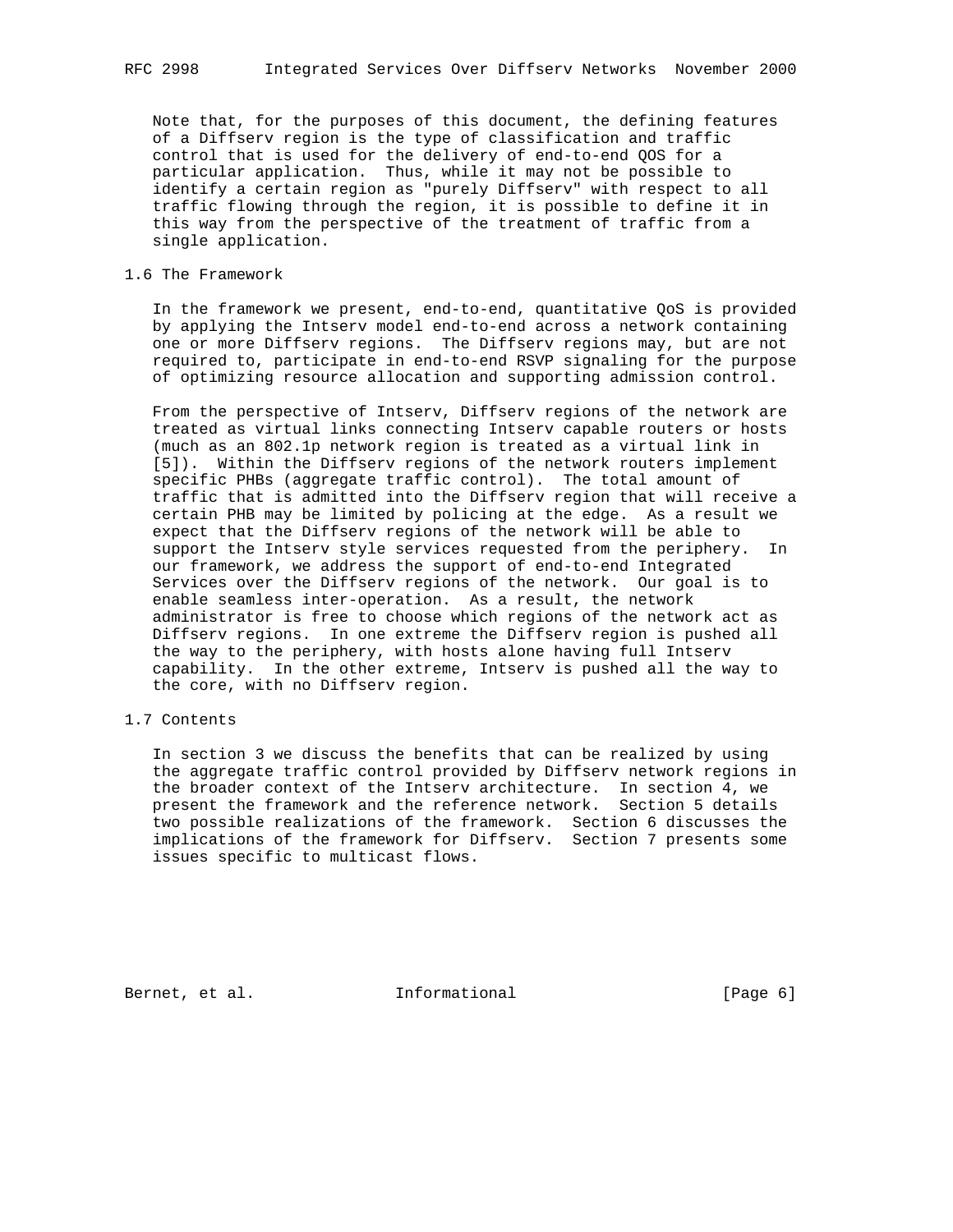## 2. Benefits of Using Intserv with Diffserv

 The primary benefit of Diffserv aggregate traffic control is its scalability. In this section, we discuss the benefits that interoperation with Intserv can bring to a Diffserv network region. Note that this discussion is in the context of servicing quantitative QoS applications specifically. By this we mean those applications that are able to quantify their traffic and QoS requirements.

### 2.1 Resource Based Admission Control

 In Intserv networks, quantitative QoS applications use an explicit setup mechanism (e.g., RSVP) to request resources from the network. The network may accept or reject these requests in response. This is "explicit admission control". Explicit and dynamic admission control helps to assure that network resources are optimally used. To further understand this issue, consider a Diffserv network region providing only aggregate traffic control with no signaling. In the Diffserv network region, admission control is applied in a relatively static way by provisioning policing parameters at network elements. For example, a network element at the ingress to a Diffserv network region could be provisioned to accept only 50 Kbps of traffic for the EF DSCP.

 While such static forms of admission control do protect the network to some degree, they can be quite ineffective. For example, consider that there may be 10 IP telephony sessions originating outside the Diffserv network region, each requiring 10 Kbps of EF service from the Diffserv network region. Since the network element protecting the Diffserv network region is provisioned to accept only 50 Kbps of traffic for the EF DSCP, it will discard half the offered traffic. This traffic will be discarded from the aggregation of traffic marked EF, with no regard to the microflow from which it originated. As a result, it is likely that of the ten IP telephony sessions, none will obtain satisfactory service when in fact, there are sufficient resources available in the Diffserv network region to satisfy five sessions.

 In the case of explicitly signaled, dynamic admission control, the network will signal rejection in response to requests for resources that would exceed the 50 Kbps limit. As a result, upstream network elements (including originating hosts) and applications will have the information they require to take corrective action. The application might respond by refraining from transmitting, or by requesting admission for a lesser traffic profile. The host operating system might respond by marking the application's traffic for the DSCP that corresponds to best-effort service. Upstream network elements might respond by re-marking packets on the rejected flow to a lower service

Bernet, et al. 1nformational [Page 7]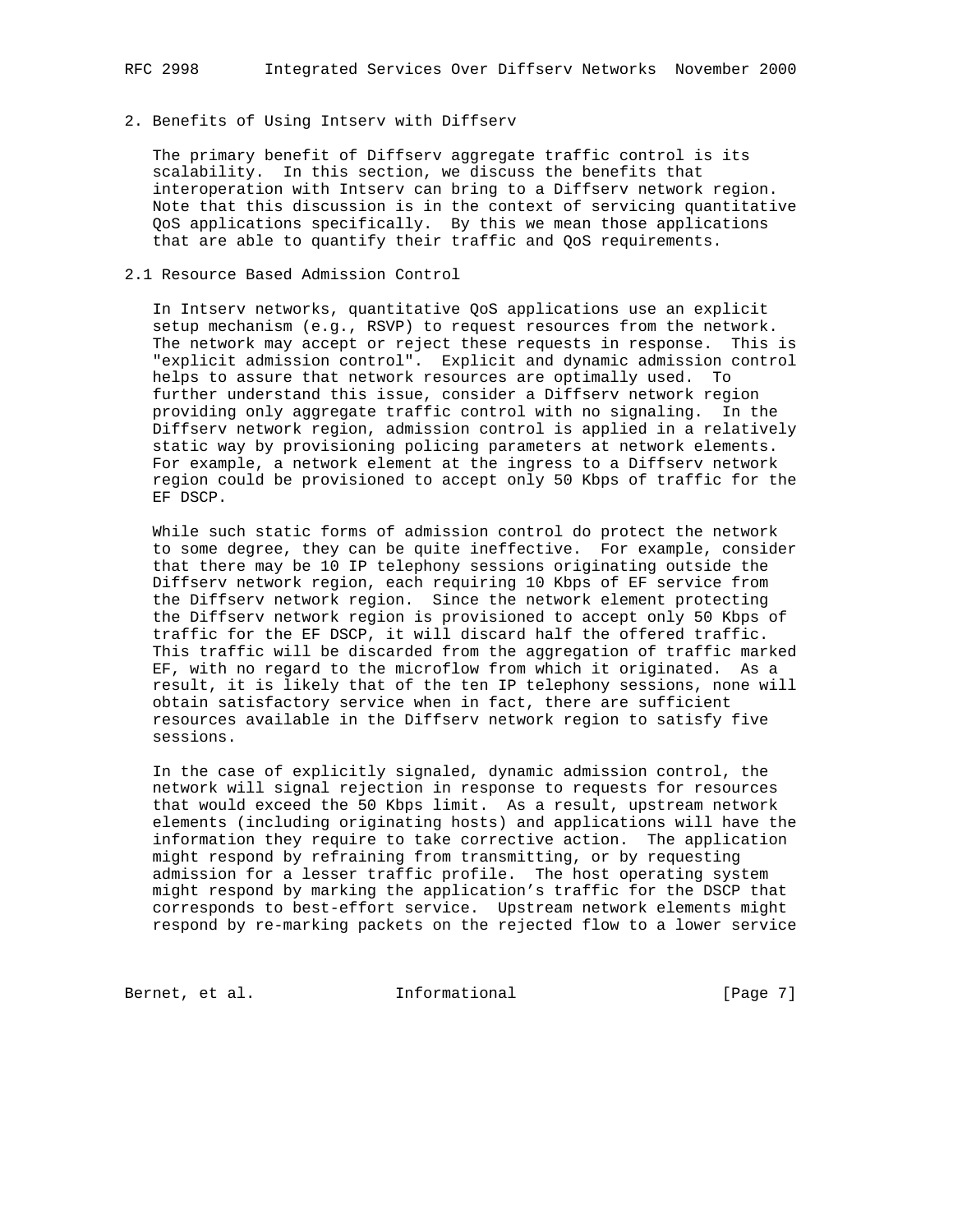level. In some cases, it may be possible to reroute traffic over alternate paths or even alternate networks (e.g., the PSTN for voice calls). In any case, the integrity of those flows that were admitted would be preserved, at the expense of the flows that were not admitted. Thus, by appointing an Intserv-conversant admission control agent for the Diffserv region of the network it is possible to enhance the service that the network can provide to quantitative QoS applications.

### 2.2 Policy Based Admission Control

 In network regions where RSVP is used, resource requests can be intercepted by RSVP-aware network elements and can be reviewed against policies stored in policy databases. These resource requests securely identify the user and the application for which the resources are requested. Consequently, the network element is able to consider per-user and/or per-application policy when deciding whether or not to admit a resource request. So, in addition to optimizing the use of resources in a Diffserv network region (as discussed in 3.1) RSVP conversant admission control agents can be used to apply specific customer policies in determining the specific customer traffic flows entitled to use the Diffserv network region's resources. Customer policies can be used to allocate resources to specific users and/or applications.

 By comparison, in Diffserv network regions without RSVP signaling, policies are typically applied based on the Diffserv customer network from which traffic originates, not on the originating user or application within the customer network.

# 2.3 Assistance in Traffic Identification/Classification

 Within Diffserv network regions, traffic is allotted service based on the DSCP marked in each packet's IP header. Thus, in order to obtain a particular level of service within the Diffserv network region, it is necessary to effect the marking of the correct DSCP in packet headers. There are two mechanisms for doing so, host marking and router marking. In the case of host marking, the host operating system marks the DSCP in transmitted packets. In the case of router marking, routers in the network are configured to identify specific traffic (typically based on MF classification) and to mark the DSCP as packets transit the router. There are advantages and disadvantages to each scheme. Regardless of the scheme used, explicit signaling offers significant benefits.

Bernet, et al. **Informational** [Page 8]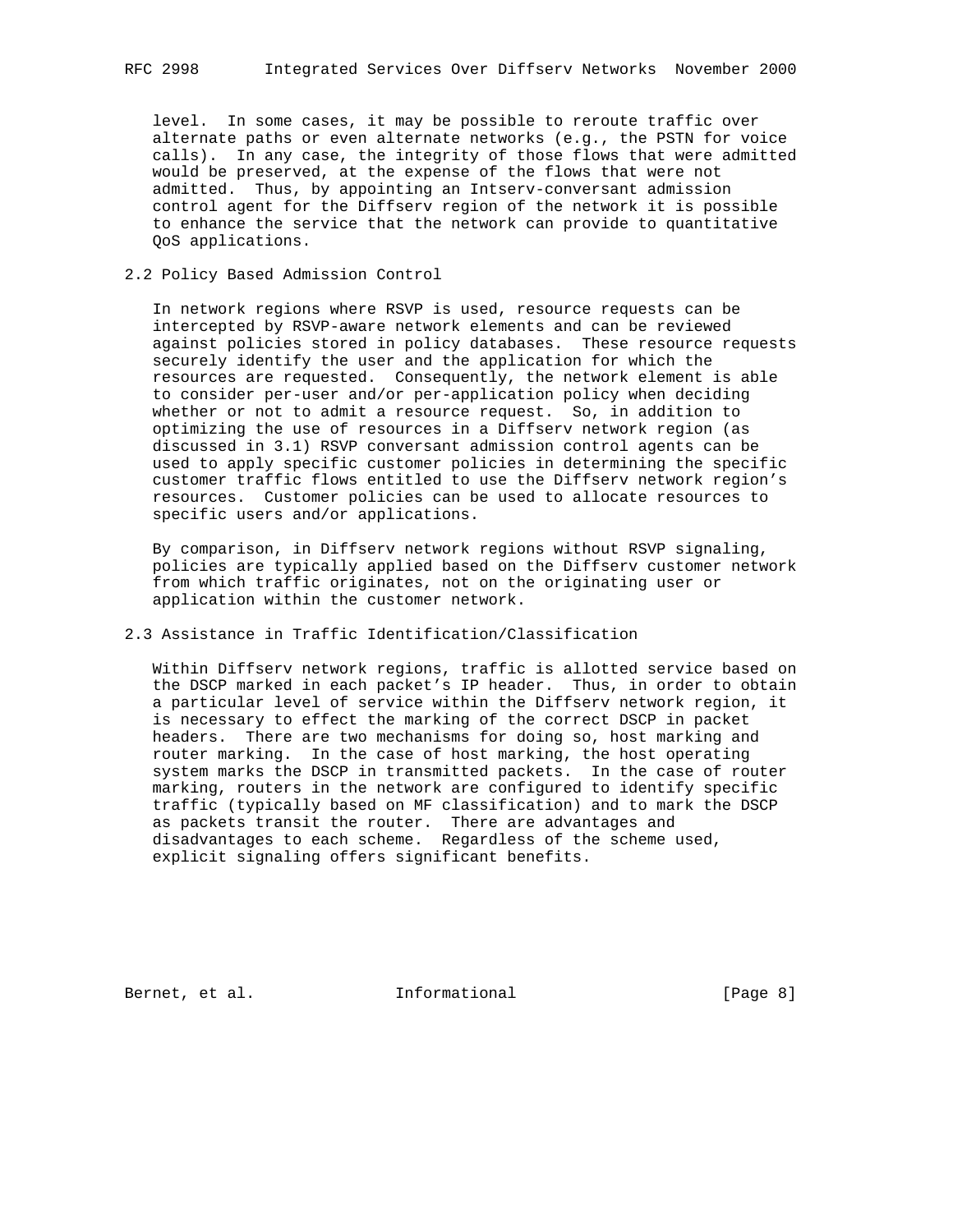#### 2.3.1 Host Marking

 In the case of host marking, the host operating system marks the DSCP in transmitted packets. This approach has the benefit of shifting per-flow classification and marking to the source of the traffic, where it scales best. It also enables the host to make decisions regarding the mark that is appropriate for each transmitted packet and hence the relative importance attached to each packet. The host is generally better equipped to make this decision than the network. Furthermore, if IPSEC encryption is used, the host may be the only device in the network that is able to make a meaningful determination of the appropriate marking for each packet, since various fields such as port numbers would be unavailable to routers for MF classification.

 Host marking requires that the host be aware of the interpretation of DSCPs by the network. This information can be configured into each host. However, such configuration imposes a management burden. Alternatively, hosts can use an explicit signaling protocol such as RSVP to query the network to obtain a suitable DSCP or set of DSCPs to apply to packets for which a certain Intserv service has been requested. An example of how this can be achieved is described in [14].

#### 2.3.2 Router Marking

 In the case of router marking, MF classification criteria must be configured in the router in some way. This may be done dynamically (e.g., using COPS provisioning), by request from the host operating system, or statically via manual configuration or via automated scripts.

 There are significant difficulties in doing so statically. In many cases, it is desirable to allot service to traffic based on the application and/or user originating the traffic. At times it is possible to identify packets associated with a specific application by the IP port numbers in the headers. It may also be possible to identify packets originating from a specific user by the source IP address. However, such classification criteria may change frequently. Users may be assigned different IP addresses by DHCP. Applications may use transient ports. To further complicate matters, multiple users may share an IP address. These factors make it very difficult to manage static configuration of the classification information required to mark traffic in routers.

 An attractive alternative to static configuration is to allow host operating systems to signal classification criteria to the router on behalf of users and applications. As we will show later in this

Bernet, et al. **Informational** [Page 9]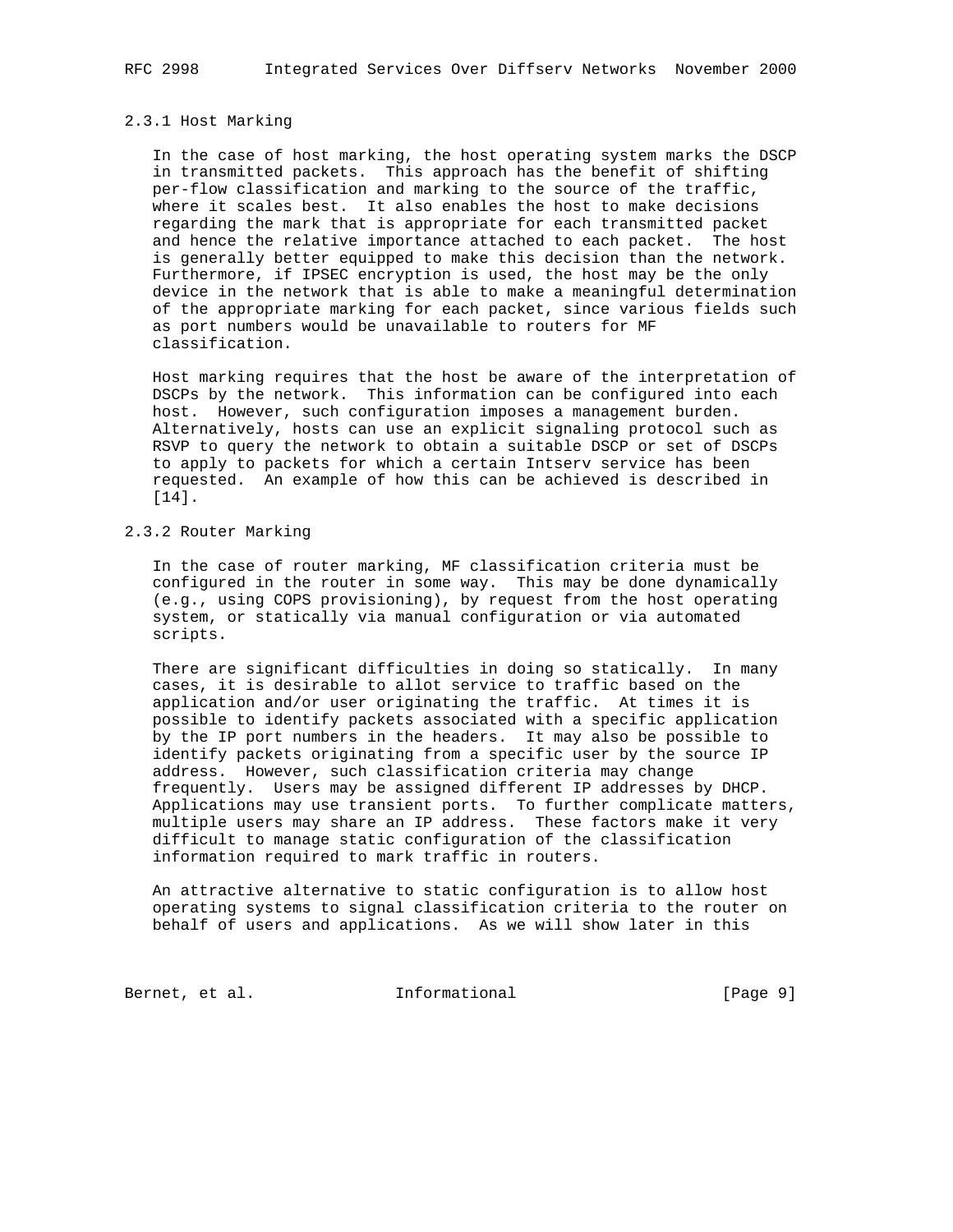document, RSVP signaling is ideally suited for this task. In addition to enabling dynamic and accurate updating of MF classification criteria, RSVP signaling enables classification of IPSEC [13] packets (by use of the SPI) which would otherwise be unrecognizable.

### 2.4 Traffic Conditioning

 Intserv-capable network elements are able to condition traffic at a per-flow granularity, by some combination of shaping and/or policing. Pre-conditioning traffic in this manner before it is submitted to the Diffserv region of the network is beneficial. In particular, it enhances the ability of the Diffserv region of the network to provide quantitative services using aggregate traffic control.

#### 3. The Framework

 In the general framework we envision an Internet in which the Integrated Services architecture is used to deliver end-to-end QOS to applications. The network includes some combination of Intserv capable nodes (in which MF classification and per-flow traffic control is applied) and Diffserv regions (in which aggregate traffic control is applied). Individual routers may or may not participate in RSVP signaling regardless of where in the network they reside.

 We will consider two specific realizations of the framework. In the first, resources within the Diffserv regions of the network are statically provisioned and these regions include no RSVP aware devices. In the second, resources within the Diffserv region of the network are dynamically provisioned and select devices within the Diffserv network regions participate in RSVP signaling.

Bernet, et al. **Informational** [Page 10]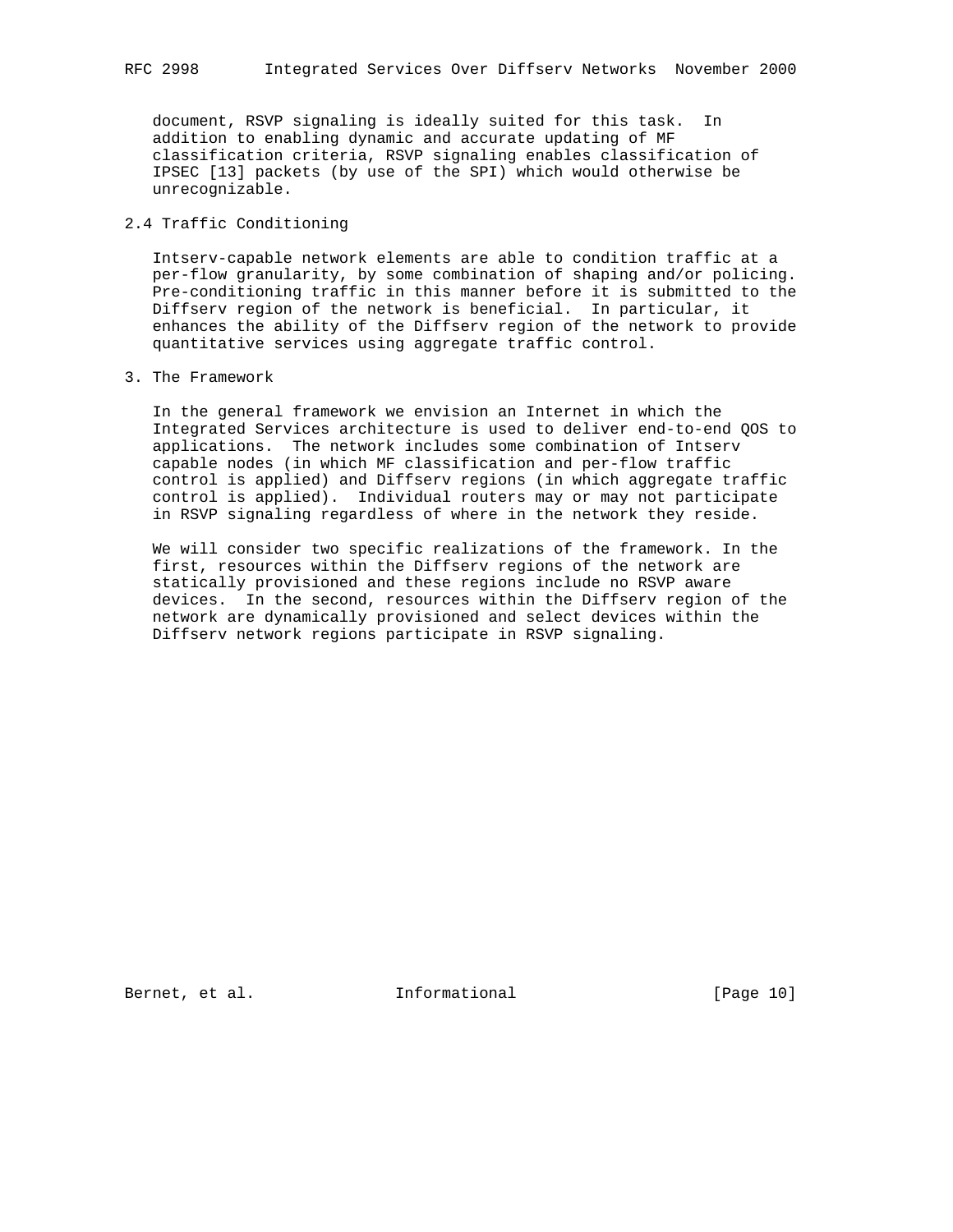#### 3.1 Reference Network

 The two realizations of the framework will be discussed in the context of the following reference network:



Non-Diffserv region Diffserv region Non-Diffserv region

Figure 1: Sample Network Configuration

 The reference network includes a Diffserv region in the middle of a larger network supporting Intserv end-to-end. The Diffserv region contains a mesh of routers, at least some of which provide aggregate traffic control. The regions outside the Diffserv region (non- Diffserv regions) contain meshes of routers and attached hosts, at least some of which support the Integrated Services architecture.

 In the interest of simplicity we consider a single QoS sender, Tx communicating across this network with a single QoS receiver, Rx. The edge routers (ER1, ER2) which are adjacent to the Diffserv region interface to the border routers (BR1, BR2) within the Diffserv region.

 From an economic viewpoint, we may consider that the Diffserv region sells service to the network outside the Diffserv region, which in turn provides service to hosts. Thus, we may think of the non- Diffserv regions as clients or customers of the Diffserv region. In the following, we use the term "customer" for the non-Diffserv regions. Note that the boundaries of the regions may or may not align with administrative domain boundaries, and that a single region might contain multiple administrative domains.

We now define the major components of the reference network.

### 3.1.1 Hosts

 We assume that both sending and receiving hosts use RSVP to communicate the quantitative QoS requirements of QoS-aware applications running on the host. In principle, other mechanisms may be used to establish resource reservations in Intserv-capable nodes,

Bernet, et al. 1nformational [Page 11]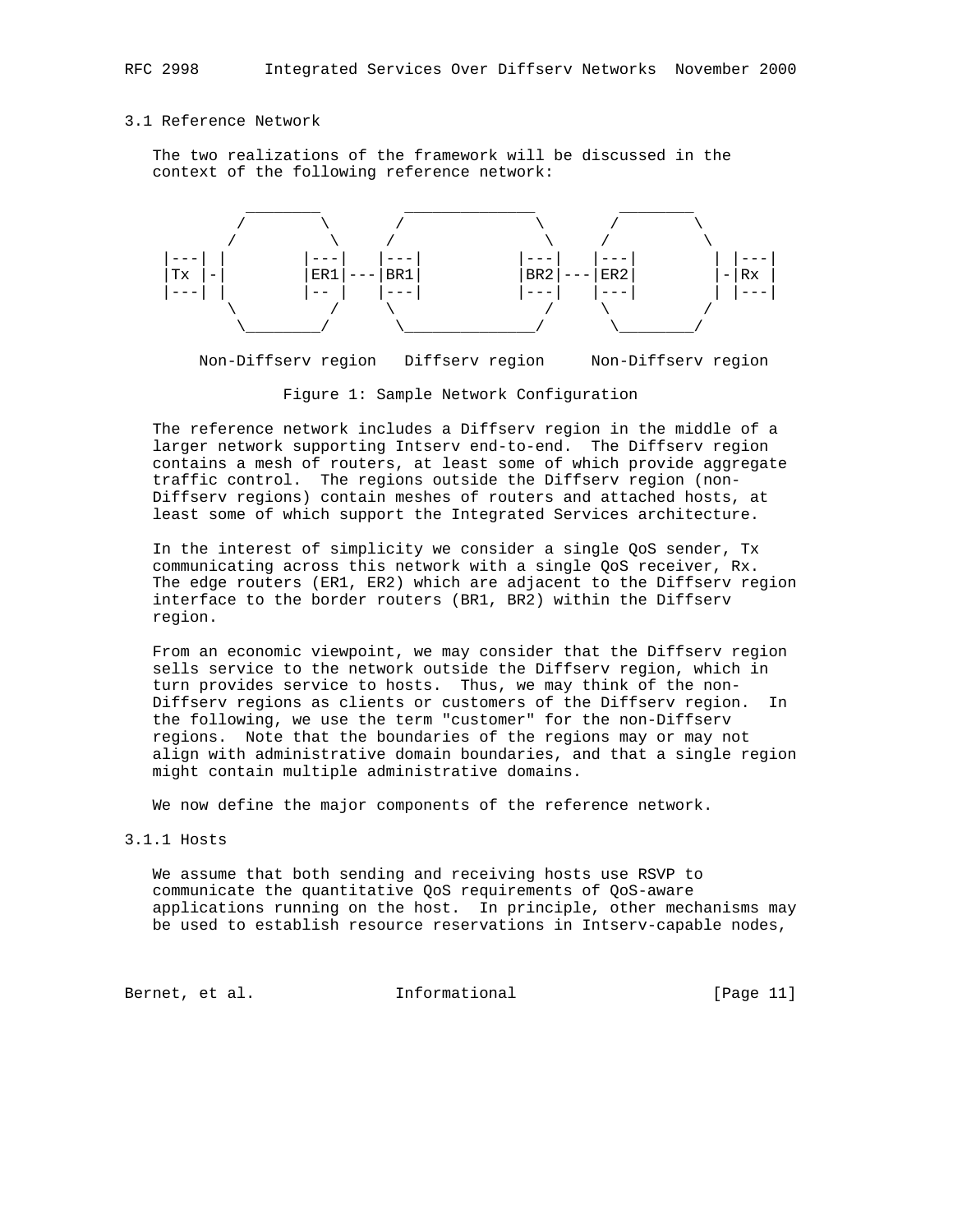but RSVP is clearly the prevalent mechanism for this purpose.

 Typically, a QoS process within the host operating system generates RSVP signaling on behalf of applications. This process may also invoke local traffic control.

 As discussed above, traffic control in the host may mark the DSCP in transmitted packets, and shape transmitted traffic to the requirements of the Intserv service in use. Alternatively, the first Intserv-capable router downstream from the host may provide these traffic control functions.

### 3.1.2 End-to-End RSVP Signaling

 We assume that RSVP signaling messages travel end-to-end between hosts Tx and Rx to support RSVP/Intserv reservations outside the Diffserv network region. We require that these end-to-end RSVP messages are at least carried across the Diffserv region. Depending on the specific realization of the framework, these messages may be processed by none, some or all of the routers in the Diffserv region.

#### 3.1.3 Edge Routers

 ER1 and ER2 are edge routers, residing adjacent to the Diffserv network regions. The functionality of the edge routers varies depending on the specific realization of the framework. In the case in which the Diffserv network region is RSVP unaware, edge routers act as admission control agents to the Diffserv network. They process signaling messages from both Tx and Rx, and apply admission control based on resource availability within the Diffserv network region and on customer defined policy. In the case in which the Diffserv network region is RSVP aware, the edge routers apply admission control based on local resource availability and on customer defined policy. In this case, the border routers act as the admission control agent to the Diffserv network region.

 We will later describe the functionality of the edge routers in greater depth for each of the two realizations of the framework.

### 3.1.4 Border Routers

 BR1 and BR2 are border routers, residing in the Diffserv network region. The functionality of the border routers varies depending on the specific realization of the framework. In the case in which the Diffserv network region is RSVP-unaware, these routers act as pure Diffserv routers. As such, their sole responsibility is to police submitted traffic based on the service level specified in the DSCP and the agreement negotiated with the customer (aggregate

Bernet, et al. 1nformational [Page 12]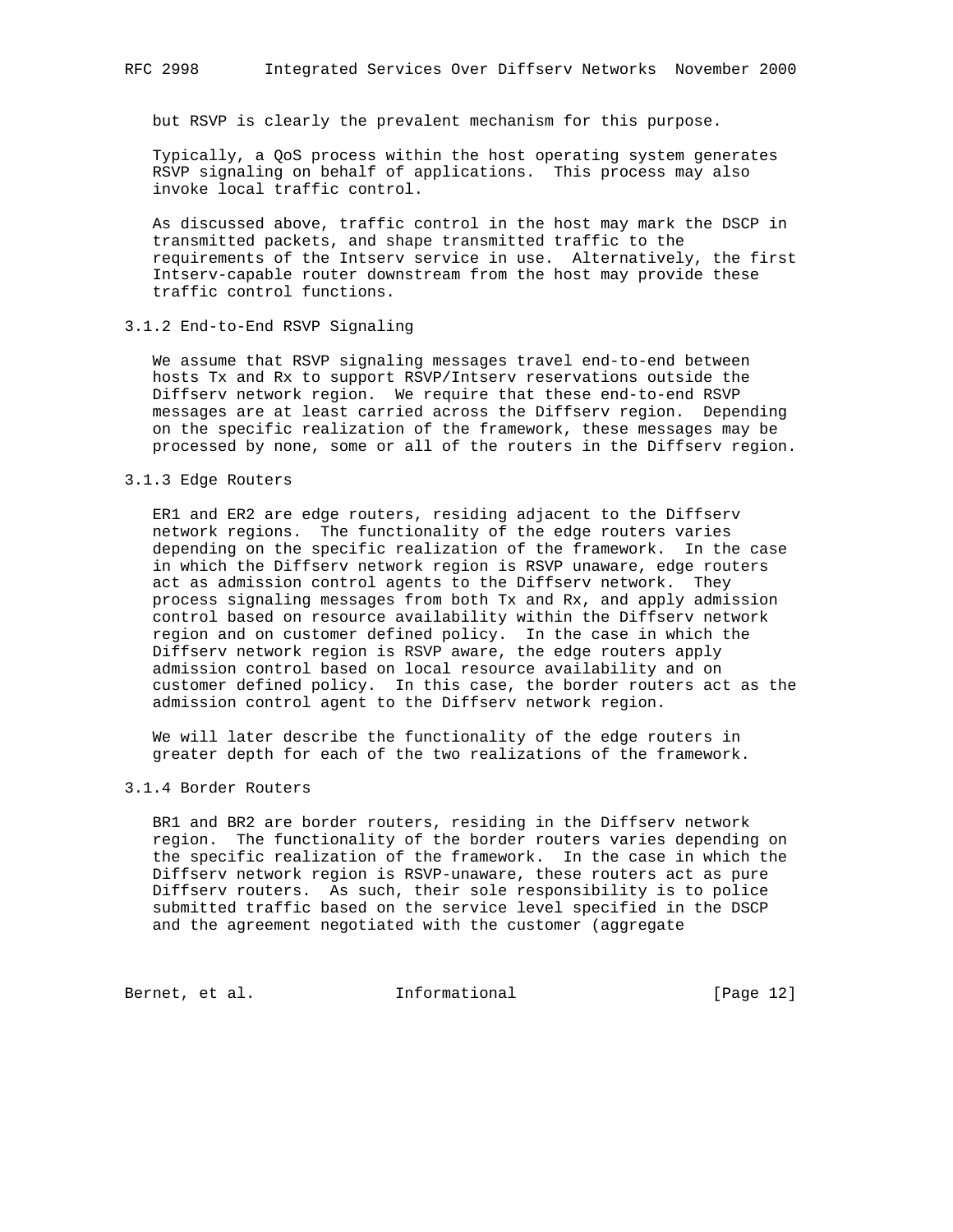trafficcontrol). In the case in which the Diffserv network region is RSVP-aware, the border routers participate in RSVP signaling and act as admission control agents for the Diffserv network region.

 We will later describe the functionality of the border routers in greater depth for each of the two realizations of the framework.

3.1.5 Diffserv Network Region

 The Diffserv network region supports aggregate traffic control and is assumed not to be capable of MF classification. Depending on the specific realization of the framework, some number of routers within the Diffserv region may be RSVP aware and therefore capable of per flow signaling and admission control. If devices in the Diffserv region are not RSVP aware, they will pass RSVP messages transparently with negligible performance impact (see [6]).

 The Diffserv network region provides two or more levels of service based on the DSCP in packet headers. It may be a single administrative domain or may span multiple domains.

3.1.6 Non-Diffserv Network Regions

 The network outside of the Diffserv region consists of Intserv capable hosts and other network elements. Other elements may include routers and perhaps various types of network (e.g., 802, ATM, etc.). These network elements may reasonably be assumed to support Intserv, although this might not be required in the case of over-provisioning. Even if these elements are not Intserv capable, we assume that they will pass RSVP messages unhindered. Routers outside of the Diffserv network region are not precluded from providing aggregate traffic control to some subset of the traffic passing through them.

3.2 Service Mapping

 Intserv service requests specify an Intserv service type and a set of quantitative parameters known as a "flowspec". At each hop in an Intserv network, the Intserv service requests are interpreted in a form meaningful to the specific link layer medium. For example at an 802.1 hop, the Intserv parameters are mapped to an appropriate 802.1p priority level [5].

 In our framework, Diffserv regions of the network are analogous to the 802.1p capable switched segments described in [5]. Requests for Intserv services must be mapped onto the underlying capabilities of the Diffserv network region. Aspects of the mapping include:

Bernet, et al. **Informational** [Page 13]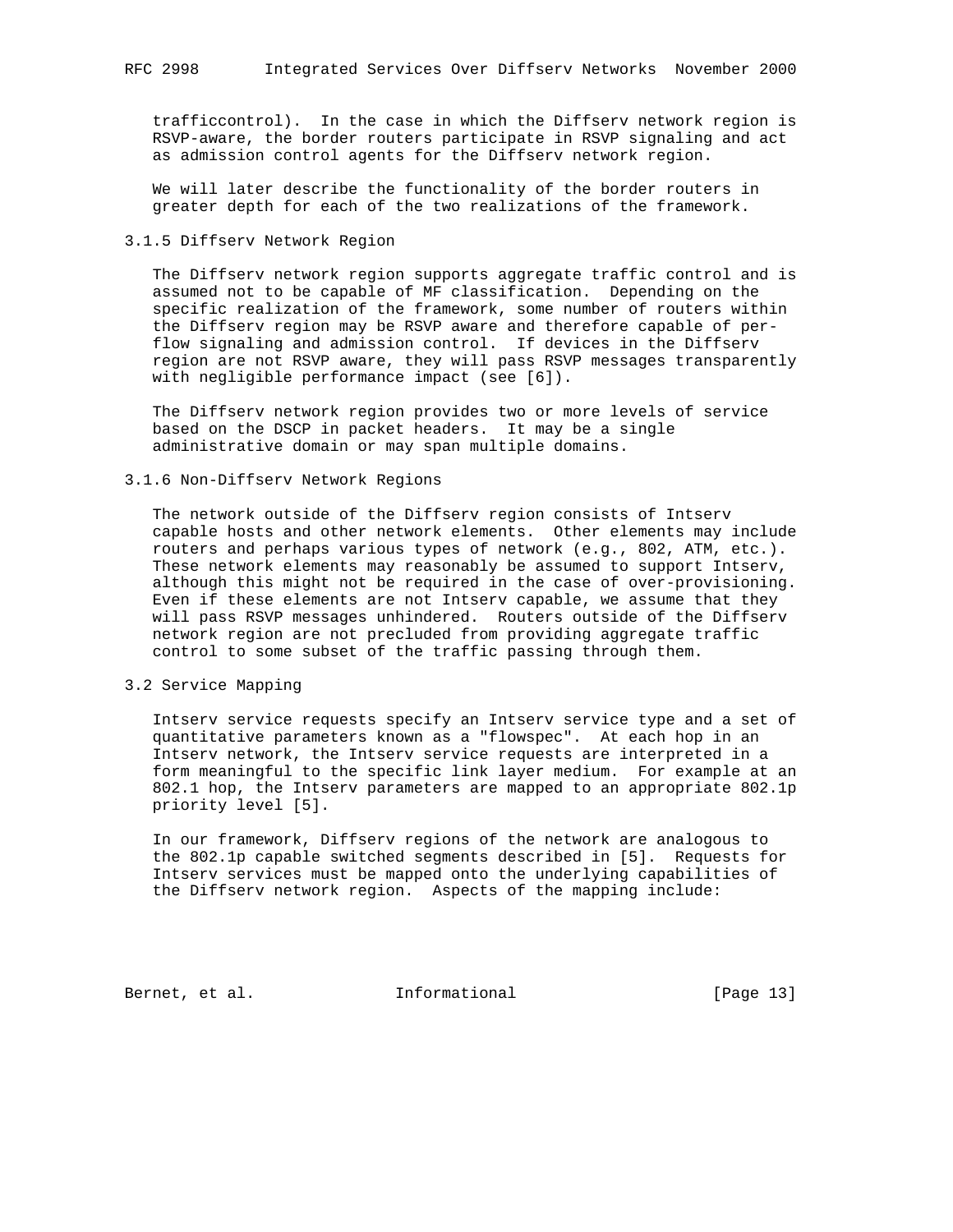- selecting an appropriate PHB, or set of PHBs, for the requested service;
- performing appropriate policing (including, perhaps, shaping or remarking) at the edges of the Diffserv region;
- exporting Intserv parameters from the Diffserv region (e.g., for the updating of ADSPECs);
- performing admission control on the Intserv requests that takes into account the resource availability in the Diffserv region.

 Exactly how these functions are performed will be a function of the way bandwidth is managed inside the Diffserv network region, which is a topic we discuss in Section 4.3.

 When the PHB (or set of PHBs) has been selected for a particular Intserv flow, it may be necessary to communicate the choice of DSCP for the flow to other network elements. Two schemes may be used to achieve this end, as discussed below.

3.2.1 Default Mapping

 In this scheme, there is some standard, well-known mapping from Intserv service type to a DSCP that will invoke the appropriate behavior in the Diffserv network.

3.2.2 Network Driven Mapping

 In this scheme, RSVP conversant routers in the Diffserv network region (perhaps at its edge) may override the well-known mapping described in 4.2.1. In the case that DSCPs are marked at the ingress to the Diffserv region, the DSCPs can simply be remarked at the boundary routers. However, in the case that DSCP marking occurs upstream of the Diffserv region, either in a host or a router, then the appropriate mapping needs to be communicated upstream, to the marking device. This may be accomplished using RSVP, as described in [14].

 The decision regarding where to mark DSCP and whether to override the well-known service mapping is a mater of policy to be decided by the administrator of the Diffserv network region in cooperation with the administrator of the network adjacent to the Diffserv region.

### 3.2.3 Microflow Separation

 Boundary routers residing at the edge of the Diffserv region will typically police traffic submitted from the outside the Diffserv region in order to protect resources within the Diffserv region. This policing will be applied on an aggregate basis, with no regard for the individual microflows making up each aggregate. As a result,

Bernet, et al. 1nformational [Page 14]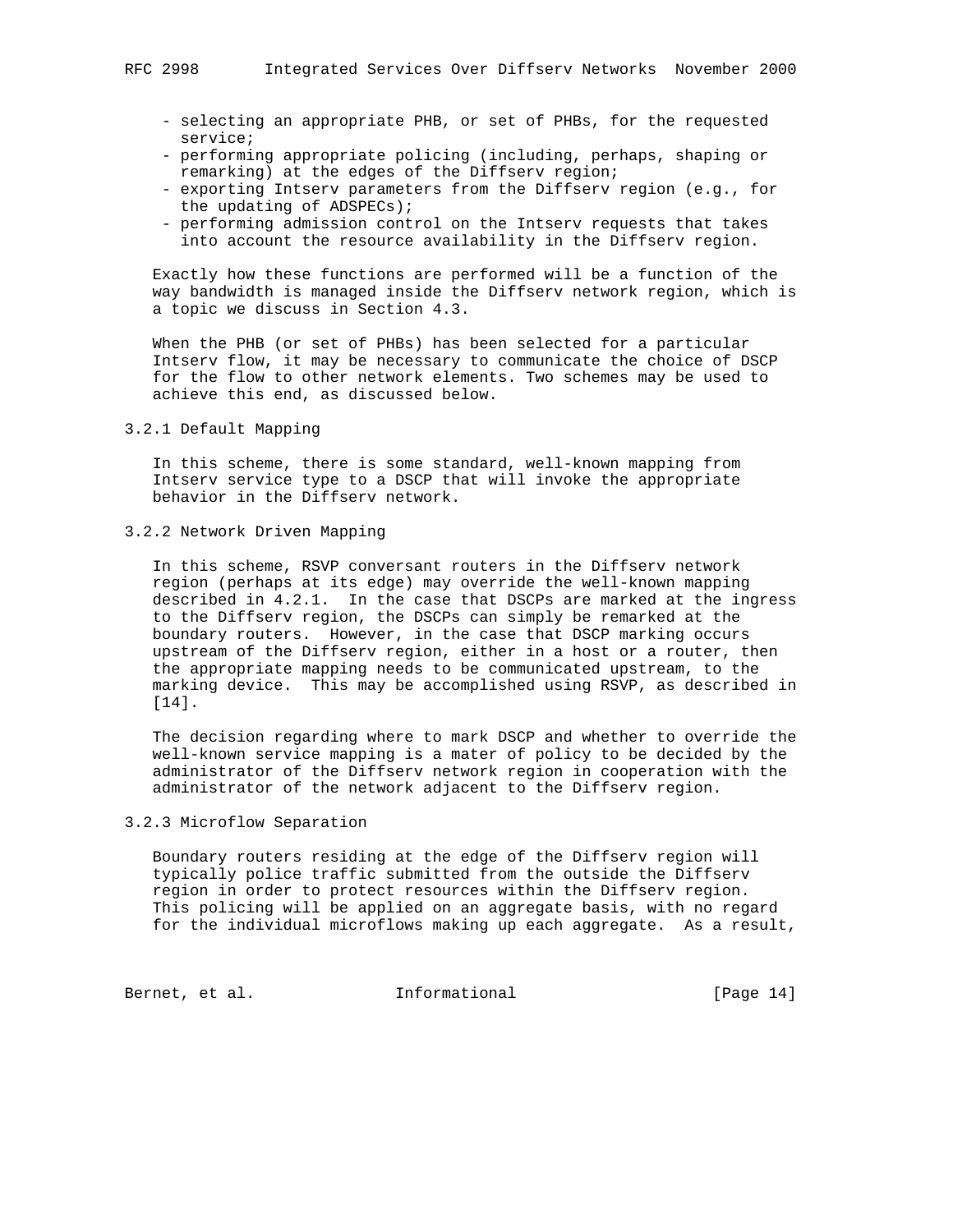it is possible for a misbehaving microflow to claim more than its fair share of resources within the aggregate, thereby degrading the service provided to other microflows. This problem may be addressed by:

 1. Providing per microflow policing at the edge routers - this is generally the most appropriate location for microflow policing, since it pushes per-flow work to the edges of the network, where it scales better. In addition, since Intserv-capable routers outside the Diffserv region are responsible for providing microflow service to their customers and the Diffserv region is responsible for providing aggregate service to its customers, this distribution of functionality mirrors the distribution of responsibility.

 2. Providing per microflow policing at the border routers - this approach tends to be less scalable than the previous approach. It also imposes a management burden on the Diffserv region of the network. However, it may be appropriate in certain cases, for the Diffserv boundary routers to offer per microflow policing as a value-add to its Intserv customers.

 3. Relying on upstream shaping and policing - in certain cases, the customer may trust the shaping of certain groups of hosts sufficiently to not warrant reshaping or policing at the boundary of the Diffserv region. Note that, even if the hosts are shaping microflows properly, these shaped flows may become distorted as they transit through the non-Diffserv region of the network. Depending on the degree of distortion, it may be necessary to somewhat over provision the aggregate capacities in the Diffserv region, or to re police using either 1 or 2 above. The choice of one mechanism or another is a matter of policy to be decided by the administrator of the network outside the Diffserv region.

3.3 Resource Management in Diffserv Regions

 A variety of options exist for management of resources (e.g., bandwidth) in the Diffserv network regions to meet the needs of end to-end Intserv flows. These options include:

- statically provisioned resources;
- resources dynamically provisioned by RSVP;
- resources dynamically provisioned by other means (e.g., a form of Bandwidth Broker).

 Some of the details of using each of these different approaches are discussed in the following section.

Bernet, et al. **Informational** [Page 15]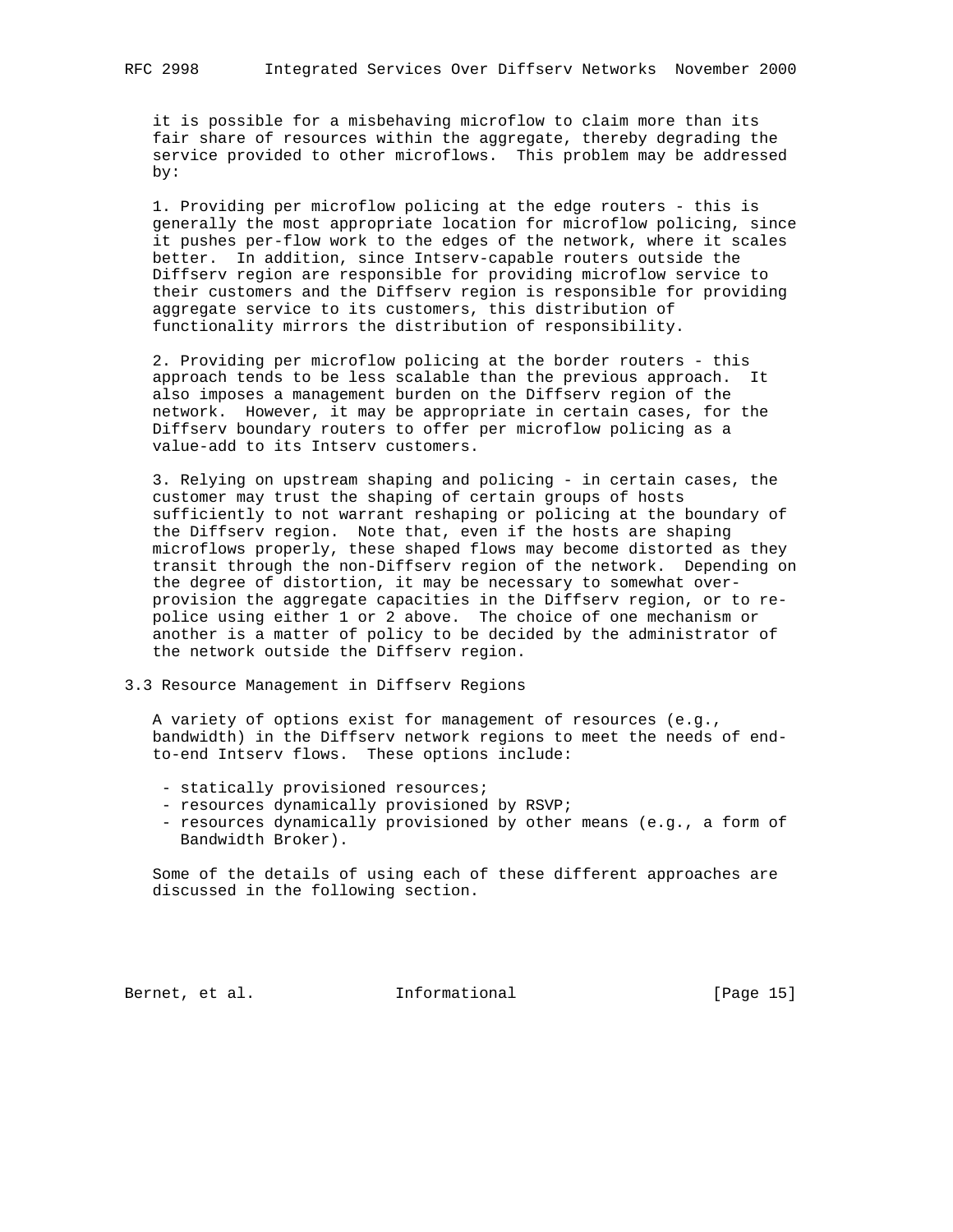4. Detailed Examples of the Operation of Intserv over Diffserv Regions

 In this section we provide detailed examples of our framework in action. We discuss two examples, one in which the Diffserv network region is RSVP unaware, the other in which the Diffserv network region is RSVP aware.

4.1 Statically Provisioned Diffserv Network Region

 In this example, no devices in the Diffserv network region are RSVP aware. The Diffserv network region is statically provisioned. The customer(s) of the Diffserv network regions and the owner of the Diffserv network region have negotiated a static contract (service level specification, or SLS) for the transmit capacity to be provided to the customer at each of a number of standard Diffserv service levels. The "transmit capacity" may be simply an amount of bandwidth or it could be a more complex "profile" involving a number of factors such as burst size, peak rate, time of day etc.

 It is helpful to consider each edge router in the customer network as consisting of two halves, a standard Intserv half, which interfaces to the customer's network regions and a Diffserv half which interfaces to the Diffserv network region. The Intserv half is able to identify and process traffic on per-flow granularity.

 The Diffserv half of the router can be considered to consist of a number of virtual transmit interfaces, one for each Diffserv service level negotiated in the SLS. The router contains a table that indicates the transmit capacity provisioned, per the SLS at each Diffserv service level. This table, in conjunction with the default mapping described in 4.2.1, is used to perform admission control decisions on Intserv flows which cross the Diffserv network region.

4.1.1 Sequence of Events in Obtaining End-to-end QoS

 The following sequence illustrates the process by which an application obtains end-to-end QoS when RSVP is used by the hosts.

 1. The QoS process on the sending host Tx generates an RSVP PATH message that describes the traffic offered by the sending application.

 2. The PATH message is carried toward the receiving host, Rx. In the network region to which the sender is attached, standard RSVP/Intserv processing is applied at capable network elements.

 3. At the edge router ER1, the PATH message is subjected to standard RSVP processing and PATH state is installed in the router. The PATH

Bernet, et al. 1nformational [Page 16]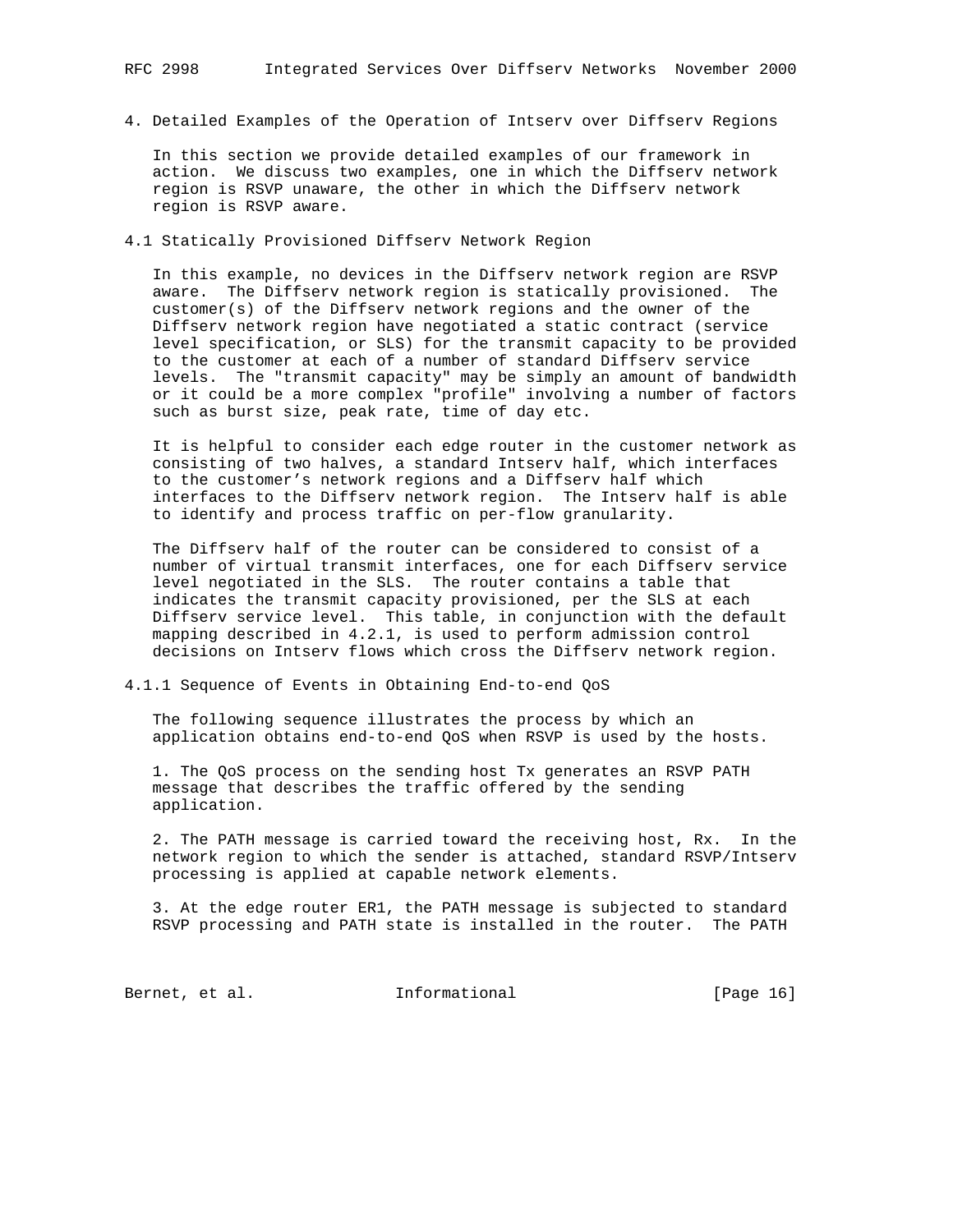message is sent onward to the Diffserv network region.

 4. The PATH message is ignored by routers in the Diffserv network region and then processed at ER2 according to standard RSVP processing rules.

 5. When the PATH message reaches the receiving host Rx, the operating system generates an RSVP RESV message, indicating interest in offered traffic of a certain Intserv service type.

 6. The RESV message is carried back towards the Diffserv network region and the sending host. Consistent with standard RSVP/Intserv processing, it may be rejected at any RSVP-capable node in the path if resources are deemed insufficient to carry the traffic requested.

 7. At ER2, the RESV message is subjected to standard RSVP/Intserv processing. It may be rejected if resources on the downstream interface of ER2 are deemed insufficient to carry the resources requested. If it is not rejected, it will be carried transparently through the Diffserv network region, arriving at ER1.

 8. In ER1, the RESV message triggers admission control processing. ER1 compares the resources requested in the RSVP/Intserv request to the resources available in the Diffserv network region at the corresponding Diffserv service level. The corresponding service level is determined by the Intserv to Diffserv mapping discussed previously. The availability of resources is determined by the capacity provisioned in the SLS. ER1 may also apply a policy decision such that the resource request may be rejected based on the customer's specific policy criteria, even though the aggregate resources are determined to be available per the SLS.

 9. If ER1 approves the request, the RESV message is admitted and is allowed to continue upstream towards the sender. If it rejects the request, the RESV is not forwarded and the appropriate RSVP error messages are sent. If the request is approved, ER1 updates its internal tables to indicate the reduced capacity available at the admitted service level on its transmit interface.

 10. The RESV message proceeds through the network region to which the sender is attached. Any RSVP node in this region may reject the reservation request due to inadequate resources or policy. If the request is not rejected, the RESV message will arrive at the sending host, Tx.

 11. At Tx, the QoS process receives the RESV message. It interprets receipt of the message as indication that the specified traffic flow has been admitted for the specified Intserv service type (in the

Bernet, et al. 1nformational [Page 17]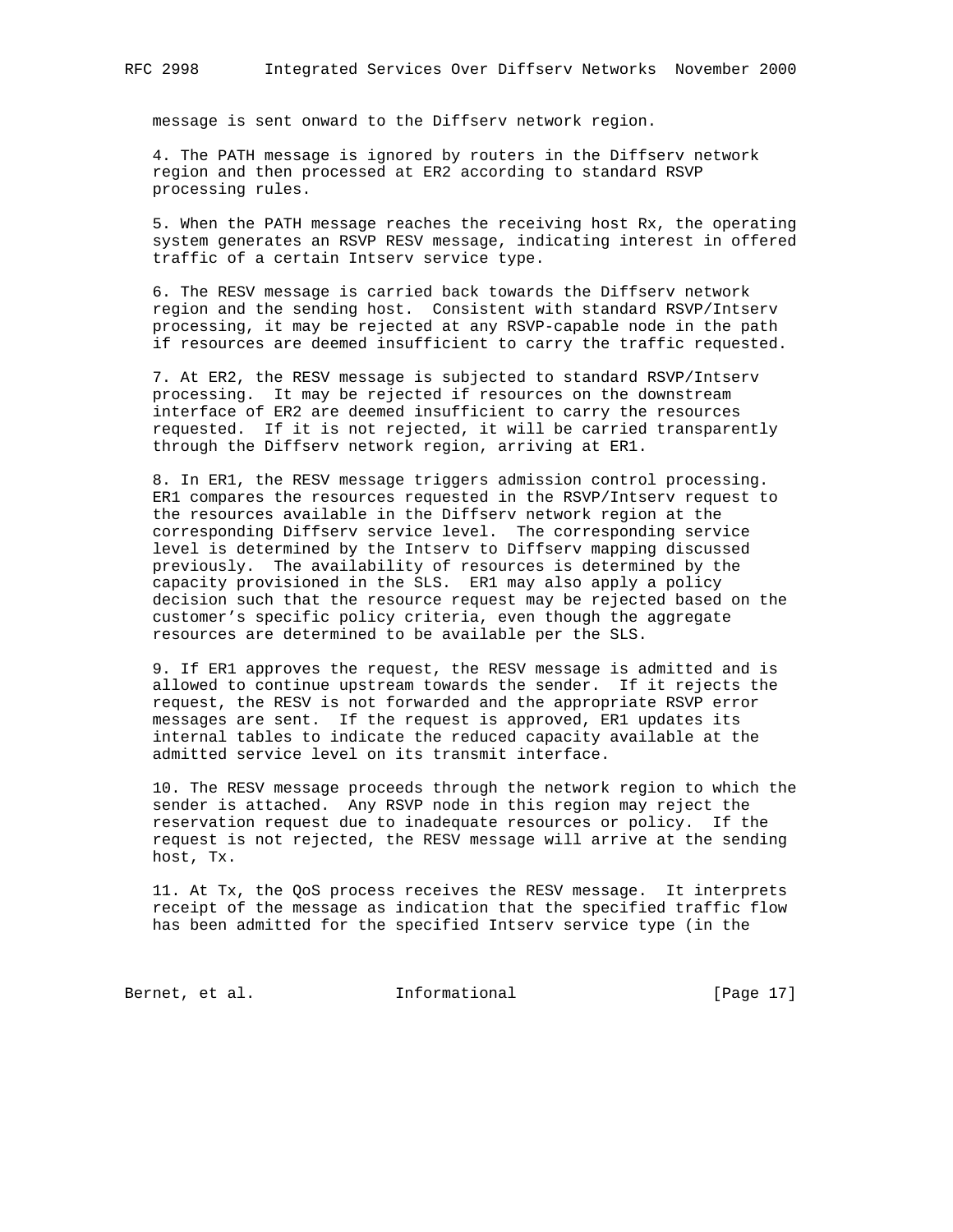Intserv-capable nodes). It may also learn the appropriate DSCP marking to apply to packets for this flow from information provided in the RESV.

 12. Tx may mark the DSCP in the headers of packets that are transmitted on the admitted traffic flow. The DSCP may be the default value which maps to the Intserv service type specified in the admitted RESV message, or it may be a value explicitly provided in the RESV.

 In this manner, we obtain end-to-end QoS through a combination of networks that support RSVP/Intserv and networks that support Diffserv.

4.2 RSVP-Aware Diffserv Network Region

 In this example, the customer's edge routers are standard RSVP routers. The border router, BR1 is RSVP aware. In addition, there may be other routers within the Diffserv network region which are RSVP aware. Note that although these routers are able to participate in some form of RSVP signaling, they classify and schedule traffic in aggregate, based on DSCP, not on the per-flow classification criteria used by standard RSVP/Intserv routers. It can be said that their control-plane is RSVP while their data-plane is Diffserv. This approach exploits the benefits of RSVP signaling while maintaining much of the scalability associated with Diffserv.

 In the preceding example, there is no signaling between the Diffserv network region and network elements outside it. The negotiation of an SLS is the only explicit exchange of resource availability information between the two network regions. ER1 is configured with the information represented by the SLS and as such, is able to act as an admission control agent for the Diffserv network region. Such configuration does not readily support dynamically changing SLSs, since ER1 requires reconfiguration each time the SLS changes. It is also difficult to make efficient use of the resources in the Diffserv network region. This is because admission control does not consider the availability of resources in the Diffserv network region along the specific path that would be impacted.

 By contrast, when the Diffserv network region is RSVP aware, the admission control agent is part of the Diffserv network. As a result, changes in the capacity available in the Diffserv network region can be indicated to the Intserv-capable nodes outside the Diffserv region via RSVP. By including routers interior to the Diffserv network region in RSVP signaling, it is possible to simultaneously improve the efficiency of resource usage within the Diffserv region and to improve the level of confidence that the

Bernet, et al. 1nformational [Page 18]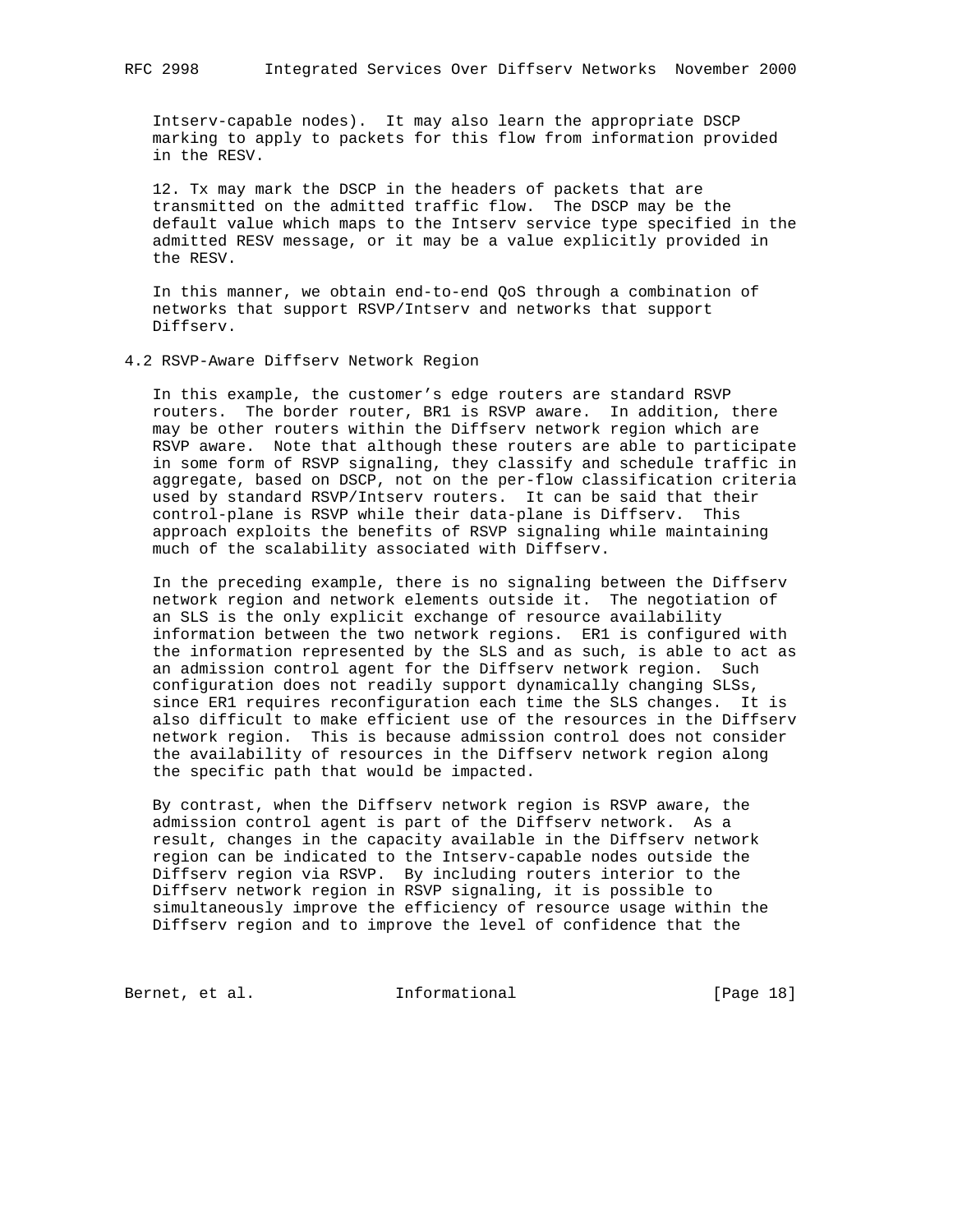resources requested at admission control are indeed available at this particular point in time. This is because admission control can be linked to the availability of resources along the specific path that would be impacted. We refer to this benefit of RSVP signaling as "topology aware admission control". A further benefit of supporting RSVP signaling within the Diffserv network region is that it is possible to effect changes in the provisioning of the Diffserv network region (e.g., allocating more or less bandwidth to the EF queue in a router) in response to resource requests from outside of the Diffserv region.

 Various mechanisms may be used within the Diffserv network region to support dynamic provisioning and topology aware admission control. These include aggregated RSVP, per-flow RSVP and bandwidth brokers, as described in the following paragraphs.

4.2.1 Aggregated or Tunneled RSVP

 A number of documents [3,6,15,16] propose mechanisms for extending RSVP to reserve resources for an aggregation of flows between edges of a network. Border routers may interact with core routers and other border routers using aggregated RSVP to reserve resources between edges of the Diffserv network region. Initial reservation levels for each service level may be established between major border routers, based on anticipated traffic patterns. Border routers could trigger changes in reservation levels as a result of the cumulative per-flow RSVP requests from the non-Diffserv regions reaching high or low-water marks.

 In this approach, admission of per-flow RSVP requests from nodes outside the Diffserv region would be counted against the appropriate aggregate reservations for the corresponding service level. The size of the aggregate reservations may or may not be dynamically adjusted to deal with the changes in per-flow reservations.

 The advantage of this approach is that it offers dynamic, topology aware admission control to the Diffserv network region without requiring the level of RSVP signaling processing that would be required to support per-flow RSVP.

 We note that resource management of a Diffserv region using aggregated RSVP is most likely to be feasible only within a single administrative domain, as each domain will probably choose its own mechanism to manage its resources.

Bernet, et al. **Informational** [Page 19]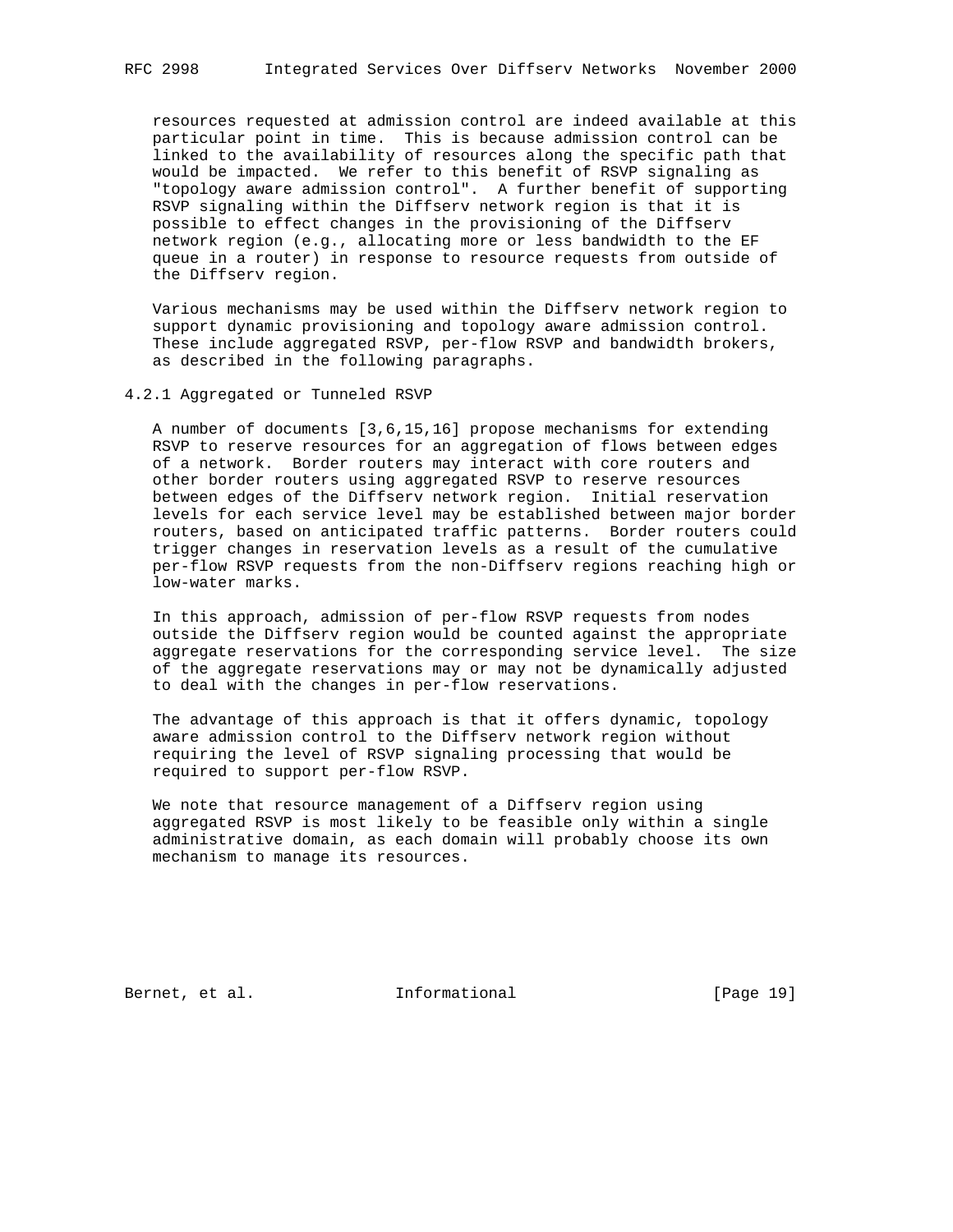#### 4.2.3 Per-flow RSVP

 In this approach, described in [3], routers in the Diffserv network region respond to the standard per-flow RSVP signaling originating from the Intserv-capable nodes outside the Diffserv region. This approach provides the benefits of the previous approach (dynamic, topology aware admission control) without requiring aggregated RSVP support. Resources are also used more efficiently as a result of the per-flow admission control. However, the demands on RSVP signaling resources within the Diffserv network region may be significantly higher than in an aggregated RSVP approach.

 Note that per-flow RSVP and aggregated RSVP are not mutually exclusive in a single Diffserv region. It is possible to use per-flow RSVP at the edges of the Diffserv region and aggregation only in some "core" region within the Diffserv region.

#### 4.2.4 Granularity of Deployment of RSVP Aware Routers

 In 4.2.2 and 4.2.3 some subset of the routers within the Diffserv network is RSVP signaling aware (though traffic control is aggregated as opposed to per-flow). The relative number of routers in the core that participate in RSVP signaling is a provisioning decision that must be made by the network administrator.

 In one extreme case, only the border routers participate in RSVP signaling. In this case, either the Diffserv network region must be extremely over-provisioned and therefore, inefficiently used, or else it must be carefully and statically provisioned for limited traffic patterns. The border routers must enforce these patterns.

 In the other extreme case, each router in the Diffserv network region might participate in RSVP signaling. In this case, resources can be used with optimal efficiency, but signaling processing requirements and associated overhead increase. As noted above, RSVP aggregation is one way to limit the signaling overhead at the cost of some loss of optimality in resource utilization.

 It is likely that some network administrators will compromise by enabling RSVP signaling on some subset of routers in the Diffserv network region. These routers will likely represent major traffic switching points with over-provisioned or statically provisioned regions of RSVP unaware routers between them.

Bernet, et al. 1nformational [Page 20]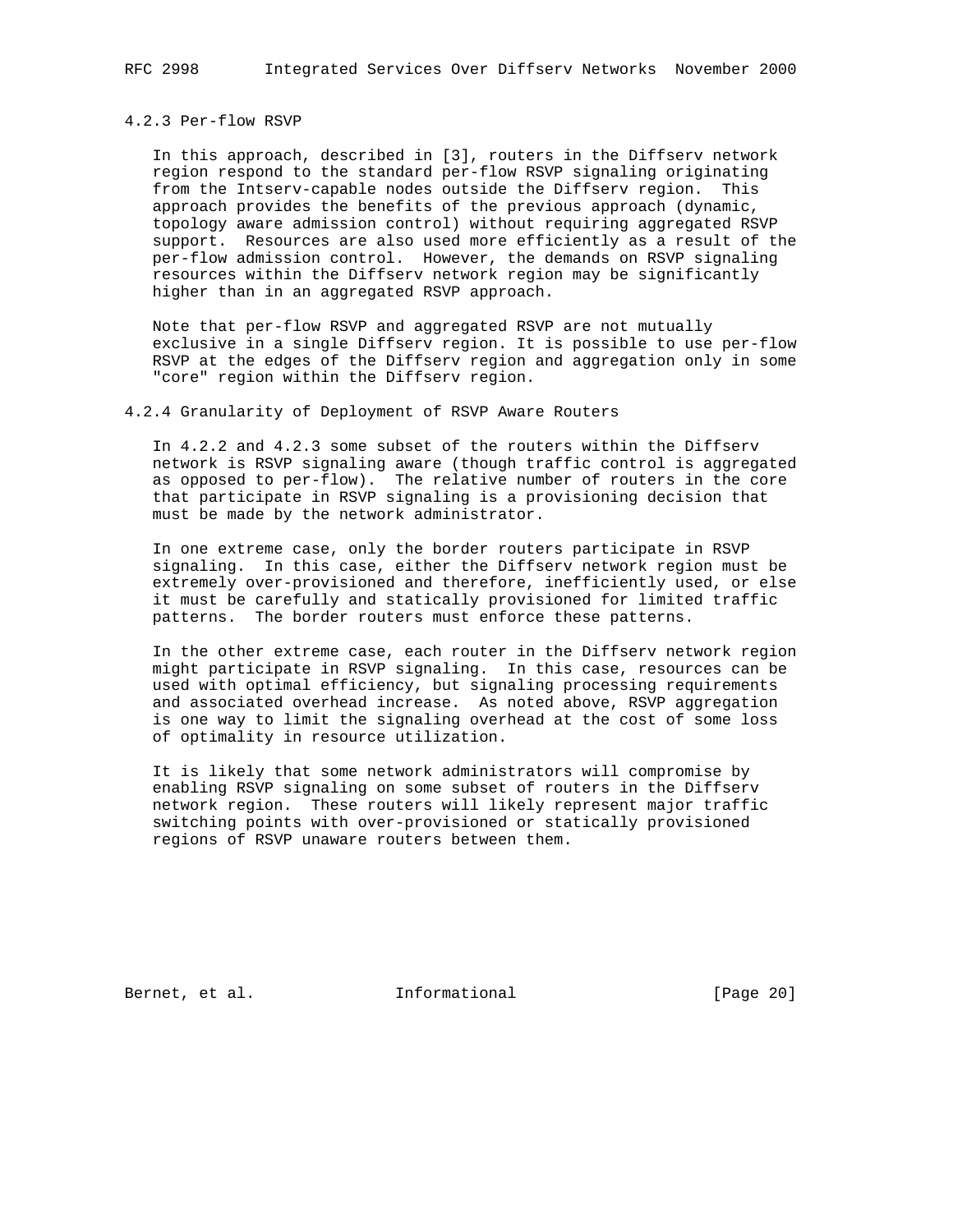### 4.3 Dynamically Provisioned, Non-RSVP-aware Diffserv Region

 Border routers might not use any form of RSVP signaling within the Diffserv network region but might instead use custom protocols to interact with an "oracle". The oracle is an agent that has sufficient knowledge of resource availability and network topology to make admission control decisions. The set of RSVP aware routers in the previous two examples can be considered collectively as a form of distributed oracle. In various definitions of the "bandwidth broker" [4], it is able to act as a centralized oracle.

5. Implications of the Framework for Diffserv Network Regions

 We have described a framework in which RSVP/Intserv style QoS can be provided across end-to-end paths that include Diffserv network regions. This section discusses some of the implications of this framework for the Diffserv network region.

5.1 Requirements from Diffserv Network Regions

 A Diffserv network region must meet the following requirements in order for it to support the framework described in this document.

 1. A Diffserv network region must be able to provide support for the standard Intserv QoS services between its border routers. It must be possible to invoke these services by use of standard PHBs within the Diffserv region and appropriate behavior at the edge of the Diffserv region.

 2. Diffserv network regions must provide admission control information to their "customer" (non-Diffserv) network regions. This information can be provided by a dynamic protocol or through static service level agreements enforced at the edges of the Diffserv region.

 3. Diffserv network regions must be able to pass RSVP messages, in such a manner that they can be recovered at the egress of the Diffserv network region. The Diffserv network region may, but is not required to, process these messages. Mechanisms for transparently carrying RSVP messages across a transit network are described in [3,6,15,16].

 To meet these requirements, additional work is required in the areas of:

 1. Mapping Intserv style service specifications to services that can be provided by Diffserv network regions.

Bernet, et al. Informational [Page 21]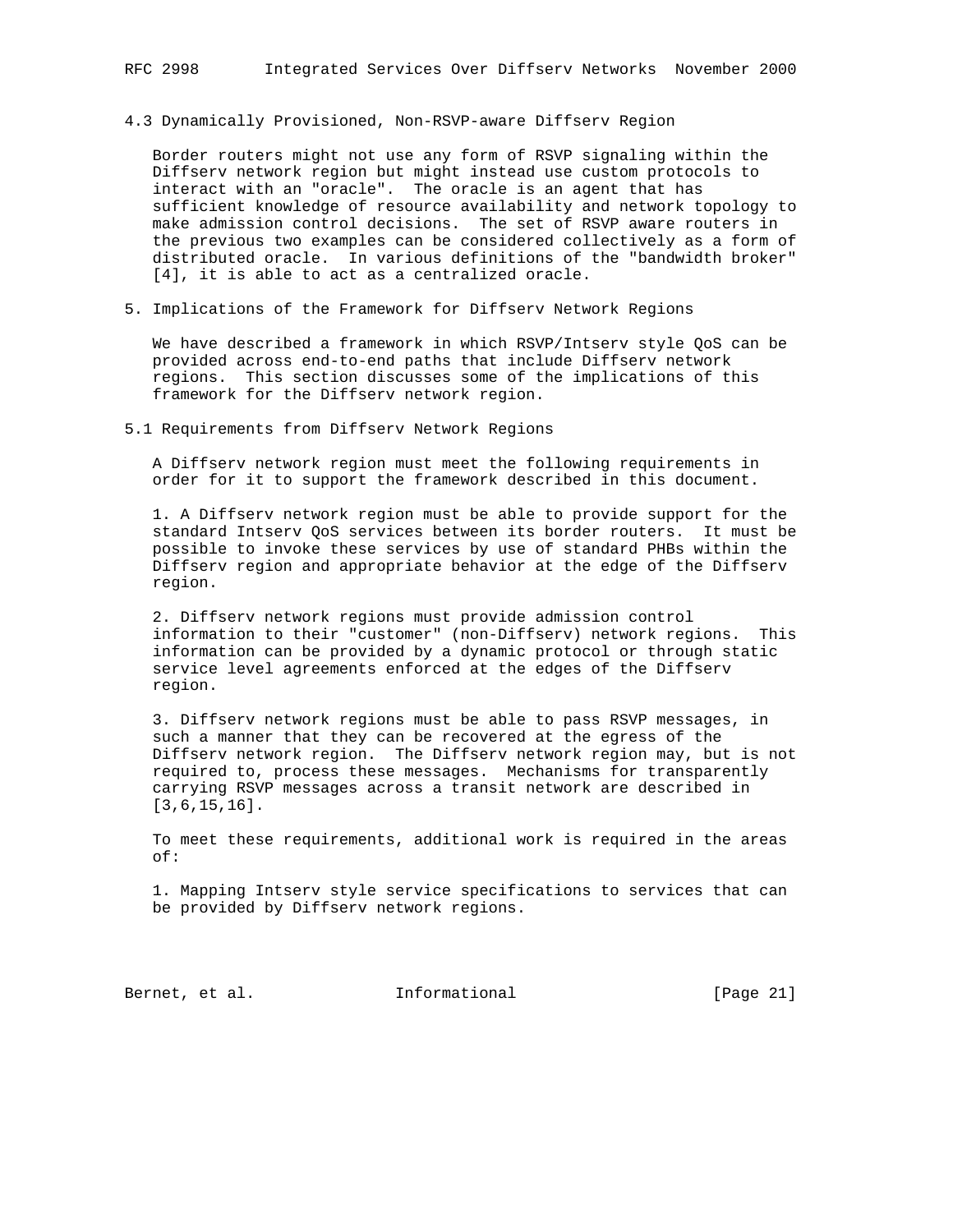2. Definition of the functionality required in network elements to support RSVP signaling with aggregate traffic control (for network elements residing in the Diffserv network region). 3. Definition of mechanisms to efficiently and dynamically provision resources in a Diffserv network region (e.g., aggregated RSVP, tunneling, MPLS, etc.). This might include protocols by which an "oracle" conveys information about resource availability within a Diffserv region to border routers. One example of such a mechanism is the so-called "bandwidth broker" proposed in [19,20,21].

### 5.2 Protection of Intserv Traffic from Other Traffic

 Network administrators must be able to share resources in the Diffserv network region between three types of traffic:

 a. End-to-end Intserv traffic. This is typically traffic associated with quantitative QoS applications. It requires a specific quantity of resources with a high degree of assurance.

 b. Non-Intserv traffic. The Diffserv region may allocate resources to traffic that does not make use of Intserv techniques to quantify its requirements, e.g., through the use of static provisioning and SLSs enforced at the edges of the region. Such traffic might be associated with applications whose QoS requirements are not readily quantifiable but which require a "better than best-effort" level of service.

 c. All other (best-effort) traffic. These three classes of traffic must be isolated from each other by the appropriate configuration of policers and classifiers at ingress points to the Diffserv network region, and by appropriate provisioning within the Diffserv network region. To provide protection for Intserv traffic in Diffserv regions of the network, we suggest that the DSCPs assigned to such traffic not overlap with the DSCPs assigned to other traffic.

6. Multicast

 The use of integrated services over Diffserv networks is significantly more complex for multicast sessions than for unicast sessions. With respect to a multicast connection, each participating region has a single ingress router and zero, one or several egress routers. The difficulties of multicast are associated with Diffserv regions that contain several egress routers. (Support of multicast functionality outside the Diffserv region is relatively straightforward since every Intserv-capable router along the multicast tree stores state for each flow.)

Consider the following reference network:

Bernet, et al. 1nformational [Page 22]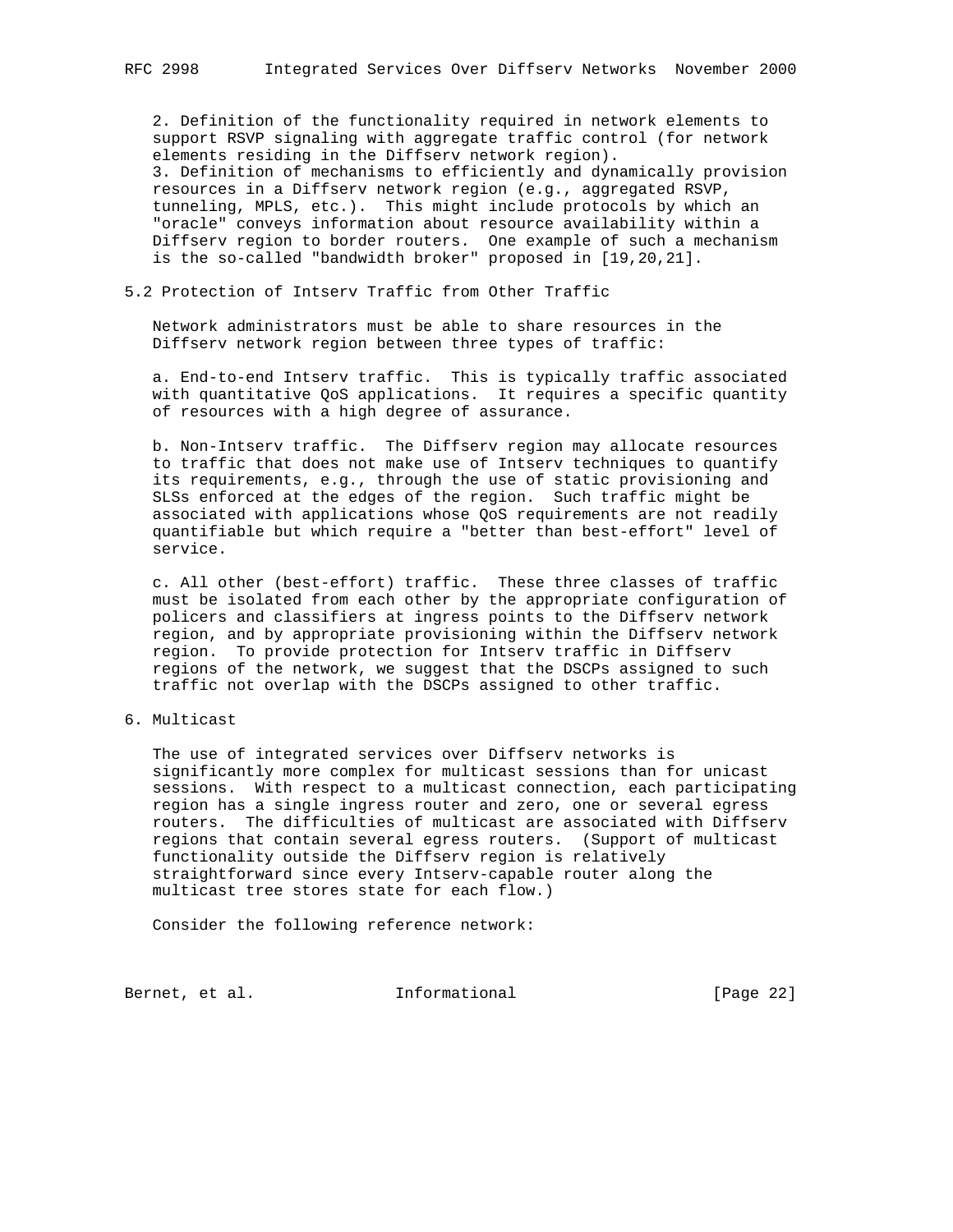

Non-Diffserv region 2

Non-Diffserv region 3

Figure 2: Sample Multicast Network Configuration

 The reference network is similar to that of Figure 1. However, in Figure 2, copies of the packets sent by Tx are delivered to several receivers outside of the Diffserv region, namely to Rx1 and Rx2. Moreover, packets are copied within the Diffserv region in a "branch point" router RR. In the reference network BR1 is the ingress router to the Diffserv region whereas BR2 and BR3 are the egress routers.

 In the simplest case the receivers, Rx1 and Rx2 in the reference network, require identical reservations. The Diffserv framework [18] supports service level specifications (SLS) from an ingress router to one, some or all of the egress routers. This calls for a "one to many" SLS within the Diffserv region, from BR1 to BR2 and BR3. Given that the SLS is granted by the Diffserv region, the ingress router BR1, or perhaps an upstream node such as ER1, marks packets entering the Diffserv region with the appropriate DSCP. The packets are routed to the egresses of the Diffserv domain using the original multicast address.

 The two major problems, explained in the following, are associated with heterogeneous multicast trees containing branch points within the Diffserv region, i.e., multicast trees where the level of resource requirement is not uniform among all receivers. An example of such a scenario in the network of Figure 2 is the case where both Rx1 and Rx2 need to receive multicast data from Tx1 but only one of the receivers has requested a level of service above best effort. We consider such scenarios in the following paragraphs.

Bernet, et al. 1nformational [Page 23]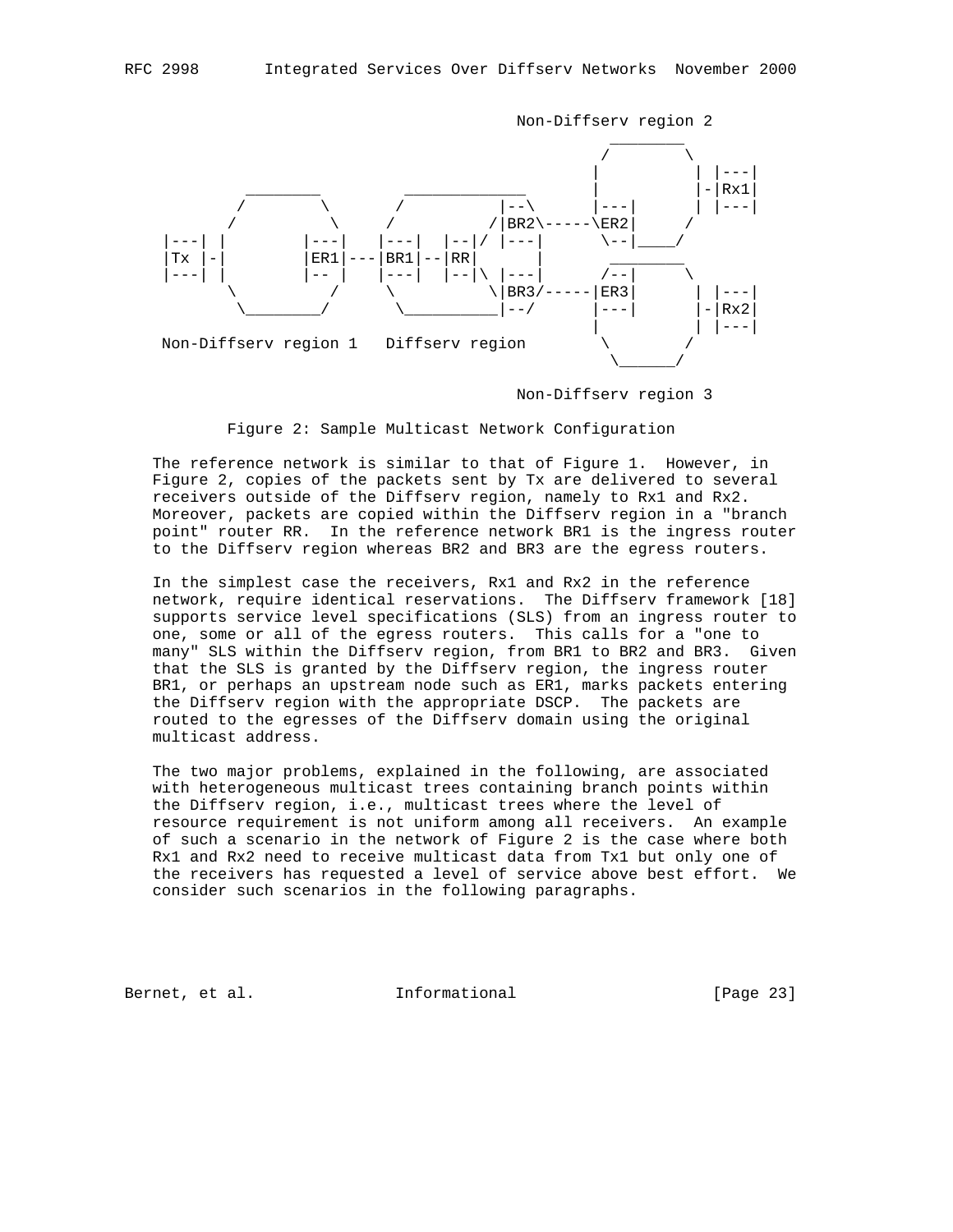### 6.1 Remarking of packets in branch point routers

 In the above scenario, the packets that arrive at BR1 are marked with an appropriate DSCP for the requested Intserv service and are sent to RR. Packets arriving at the branch point must be sent towards BR2 with the same DSCP otherwise the service to Rx1 is degraded. However, the packets going from RR towards BR3 need not maintain the high assurance level anymore. They may be demoted to best effort so that the QoS provided to other packets along this branch of the tree is not disrupted. Several problems can be observed in the given scenario:

- In the Diffserv region, DSCP marking is done at edge routers (ingress), whereas a branch point router might be a core router, which does not mark packets.
- Being a core Diffserv router, RR classifies based on aggregate traffic streams (BA), as opposed to per flow (MF) classification. Hence, it does not necessarily have the capability to distinguish those packets which belong to a specific multicast tree and require demotion from the other packets in the behavior aggregate, which carry the same DSCP.
- Since RR may be RSVP-unaware, it may not participate in the admission control process, and would thus not store any per flow state about the reservations for the multicast tree. Hence, even if RR were able to perform MF classification and DSCP remarking, it would not know enough about downstream reservations to remark the DSCP intelligently.

 These problems could be addressed by a variety of mechanisms. We list some below, while noting that none is ideal in all cases and that further mechanisms may be developed in the future:

 1. If some Intserv-capable routers are placed within the Diffserv region, it might be possible to administer the network topology and routing parameters so as to ensure that branch points occur only within such routers. These routers would support MF classification and remarking and hold per-flow state for the heterogeneous reservations for which they are the branch point. Note that in this case, branch point routers would have essentially the same functionality as ingress routers of an RSVP-aware Diffserv domain.

 2. Packets sent on the "non-reserved" branch (from RR towards BR3) are marked with the "wrong" DSCP; that is, they are not demoted to best effort but retain their DSCP. This in turn requires over reservation of resources along that link or runs the risk of degrading service to packets that legitimately bear the same DSCP

Bernet, et al. 1nformational [Page 24]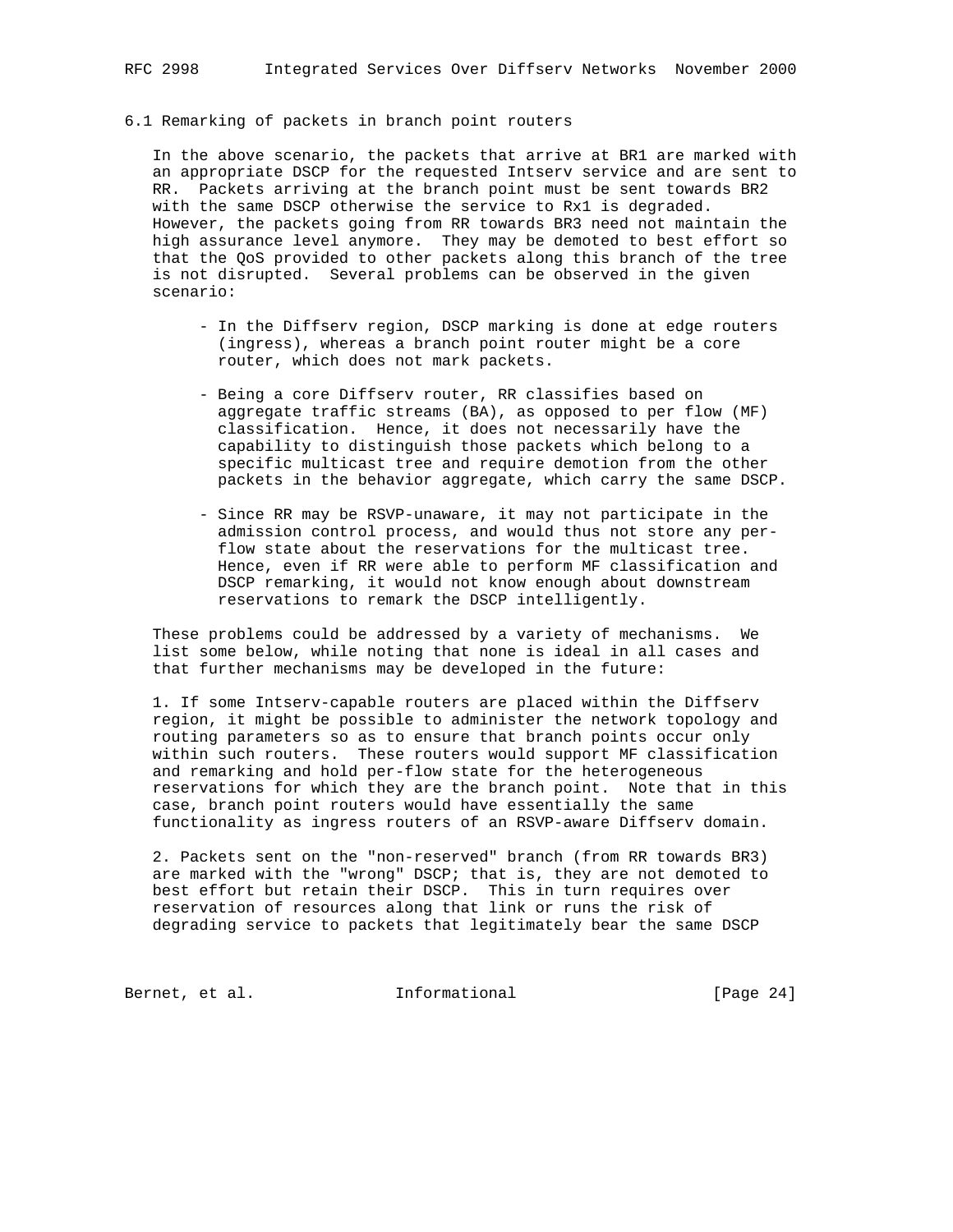along this path. However, it allows the Diffserv routers to remain free of per-flow state.

 3. A combination of mechanism 1 and 2 may be an effective compromise. In this case, there are some Intserv-capable routers in the core of the network, but the network cannot be administered so that ALL branch points fall at such routers.

 4. Administrators of Diffserv regions may decide not to enable heterogeneous sub-trees in their domains. In the case of different downstream reservations, a ResvErr message would be sent according to the RSVP rules. This is similar to the approach taken for Intserv over IEEE 802 Networks [2,5].

 5. In [3], a scheme was introduced whereby branch point routers in the interior of the aggregation region (i.e., the Diffserv region) keep reduced state information regarding the reservations by using measurement based admission control. Under this scheme, packets are tagged by the more knowledgeable Intserv edges routers with scheduling information that is used in place of the detailed Intserv state. If the Diffserv region and branch point routers are designed following that framework, demotion of packets becomes possible.

6.2 Multicast SLSs and Heterogeneous Trees

 Multicast flows with heterogeneous reservations present some challenges in the area of SLSs. For example, a common example of an SLS is one where a certain amount of traffic is allowed to enter a Diffserv region marked with a certain DSCP, and such traffic may be destined to any egress router of that region. We call such an SLS a homogeneous, or uniform, SLS. However, in a multicast environment, a single packet that is admitted to the Diffserv region may consume resources along many paths in the region as it is replicated and forwarded towards many egress routers; alternatively, it may flow along a single path. This situation is further complicated by the possibility described above and depicted in Figure 2, in which a multicast packet might be treated as best effort along some branches while receiving some higher QOS treatment along others. We simply note here that the specification of meaningful SLSs which meet the needs of heterogeneous flows and which can be met be providers is likely to be challenging.

 Dynamic SLSs may help to address these issues. For example, by using RSVP to signal the resources that are required along different branches of a multicast tree, it may be possible to more closely approach the goal of allocating appropriate resources only where they are needed rather than overprovisioning or underprovisioning along certain branches of a tree. This is essentially the approach

Bernet, et al. 1nformational [Page 25]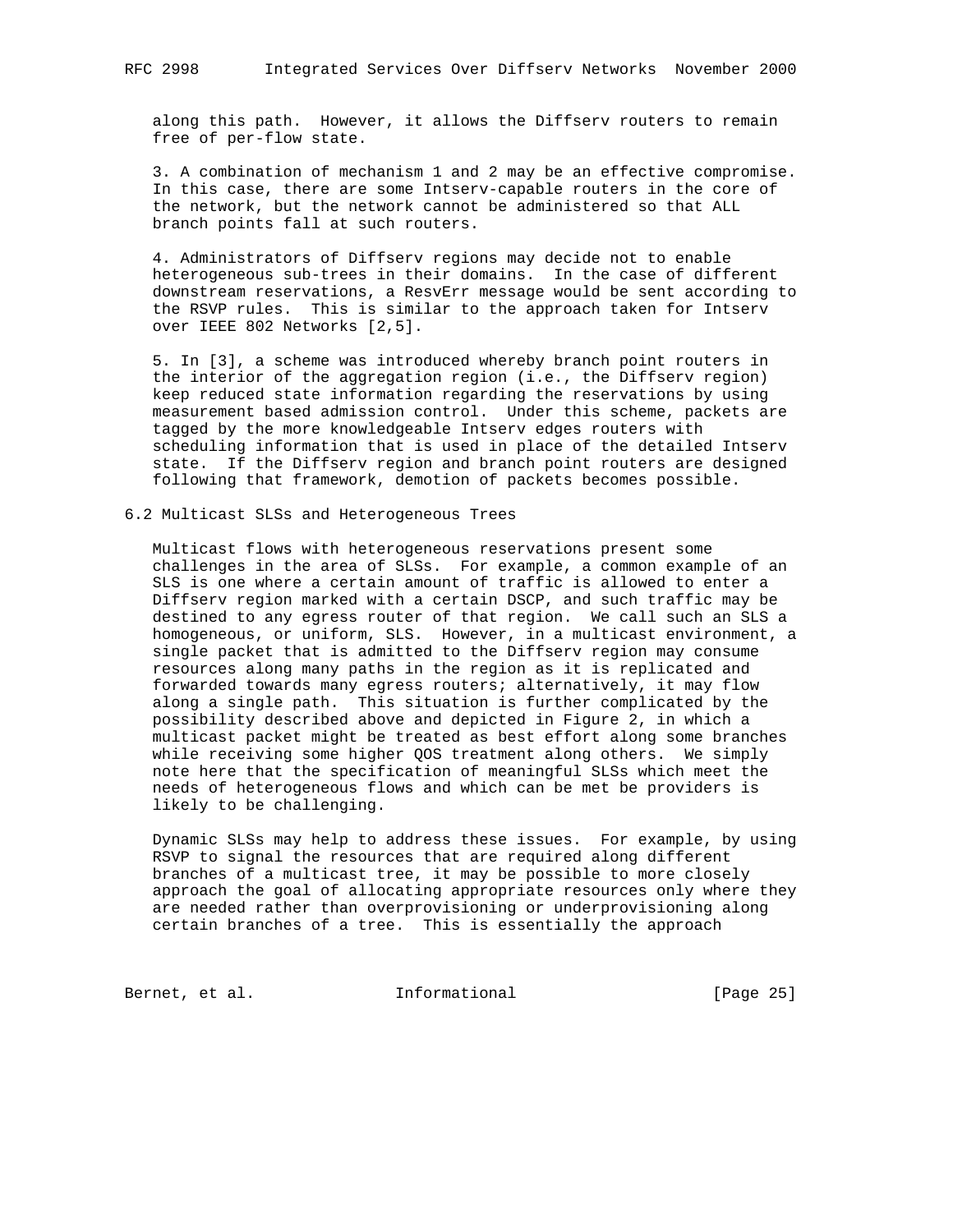described in [15].

- 7. Security Considerations
- 7.1 General RSVP Security

 We are proposing that RSVP signaling be used to obtain resources in both Diffserv and non-Diffserv regions of a network. Therefore, all RSVP security considerations apply [9]. In addition, network administrators are expected to protect network resources by configuring secure policers at interfaces with untrusted customers.

#### 7.2 Host Marking

 Though it does not mandate host marking of the DSCP, our proposal does allow it. Allowing hosts to set the DSCP directly may alarm network administrators. The obvious concern is that hosts may attempt to "steal" resources. In fact, hosts may attempt to exceed negotiated capacity in Diffserv network regions at a particular service level regardless of whether they invoke this service level directly (by setting the DSCP) or indirectly (by submitting traffic that classifies in an intermediate marking router to a particular DSCP).

 In either case, it will generally be necessary for each Diffserv network region to protect its resources by policing to assure that customers do not use more resources than they are entitled to, at each service level (DSCP). The exception to this rule is when the host is known to be trusted, e.g., a server that is under the control of the network administrators. If an untrusted sending host does not perform DSCP marking, the boundary router (or trusted intermediate routers) must provide MF classification, mark and police. If an untrusted sending host does perform marking, the boundary router needs only to provide BA classification and to police to ensure that the customer is not exceeding the aggregate capacity negotiated for the service level.

 In summary, there are no additional security concerns raised by marking the DSCP at the edge of the network since Diffserv providers will have to police at their boundaries anyway. Furthermore, this approach reduces the granularity at which border routers must police, thereby pushing finer grain shaping and policing responsibility to the edges of the network, where it scales better and provides other benefits described in Section 3.3.1. The larger Diffserv network regions are thus focused on the task of protecting their networks, while the Intserv-capable nodes are focused on the task of shaping and policing their own traffic to be in compliance with their negotiated Intserv parameters.

Bernet, et al. **Informational** [Page 26]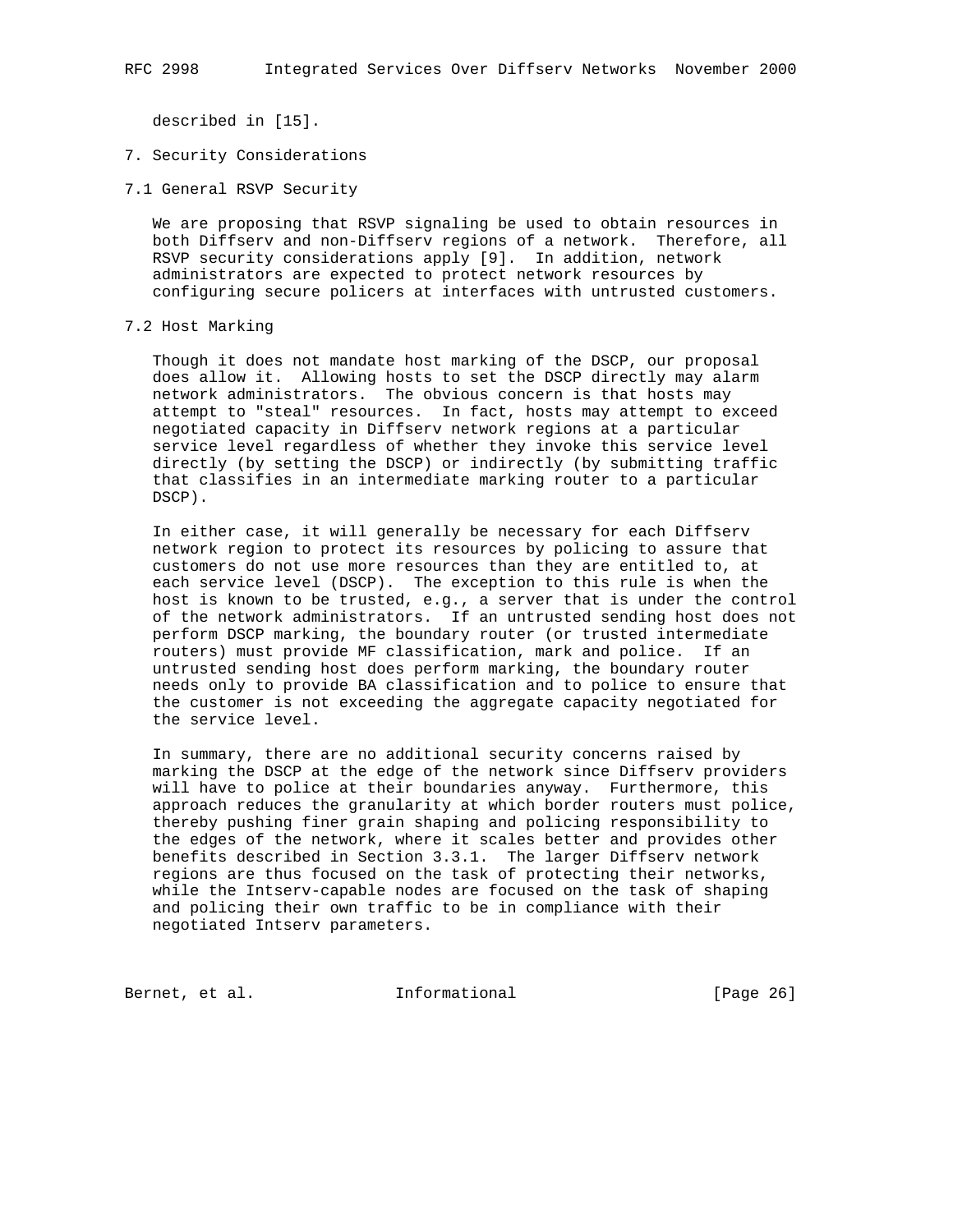#### 8. Acknowledgments

 Authors thank the following individuals for their comments that led to improvements to the previous version(s) of this document: David Oran, Andy Veitch, Curtis Villamizer, Walter Weiss, Francois le Faucheur and Russell White.

 Many of the ideas in this document have been previously discussed in the original Intserv architecture document [10].

#### 9. References

- [1] Braden, R., Zhang, L., Berson, S., Herzog, S. and S. Jamin, "Resource Reservation Protocol (RSVP) Version 1 Functional Specification", RFC 2205, September 1997.
- [2] Yavatkar, R., Hoffman, D., Bernet, Y., Baker, F. and M. Speer, "SBM (Subnet Bandwidth Manager): A Protocol For RSVP-based Admission Control Over IEEE 802 Style Networks", RFC 2814, May 2000.
- [3] Berson, S. and R. Vincent, "Aggregation of Internet Integrated Services State", Work in Progress.
- [4] Nichols, K., Jacobson, V. and L. Zhang, "A Two-bit Differentiated Services Architecture for the Internet", RFC 2638, July 1999.
- [5] Seaman, M., Smith, A., Crawley, E. and J. Wroclawski, "Integrated Service Mappings on IEEE 802 Networks", RFC 2815, May 2000.
- [6] Guerin, R., Blake, S. and Herzog, S., "Aggregating RSVP based QoS Requests", Work in Progress.
- [7] Nichols, K., Blake, S., Baker, F. and D. Black, "Definition of the Differentiated Services Field (DS Field) in the IPv4 and IPv6 Headers", RFC 2474, December 1998.
- [8] Blake, S., Black, D., Carlson, M., Davies, E., Wang, Z. and W. Weiss, "An Architecture for Differentiated Services", RFC 2475, December 1998.
- [9] Baker, F., Lindell, B. and M. Talwar, "RSVP Cryptographic Authentication", RFC 2747, January 2000.
- [10] Braden, R., Clark, D. and S. Shenker, "Integrated Services in the Internet Architecture: an Overview", RFC 1633, June 1994.

| Bernet, et al. | Informational | [Page 27] |
|----------------|---------------|-----------|
|                |               |           |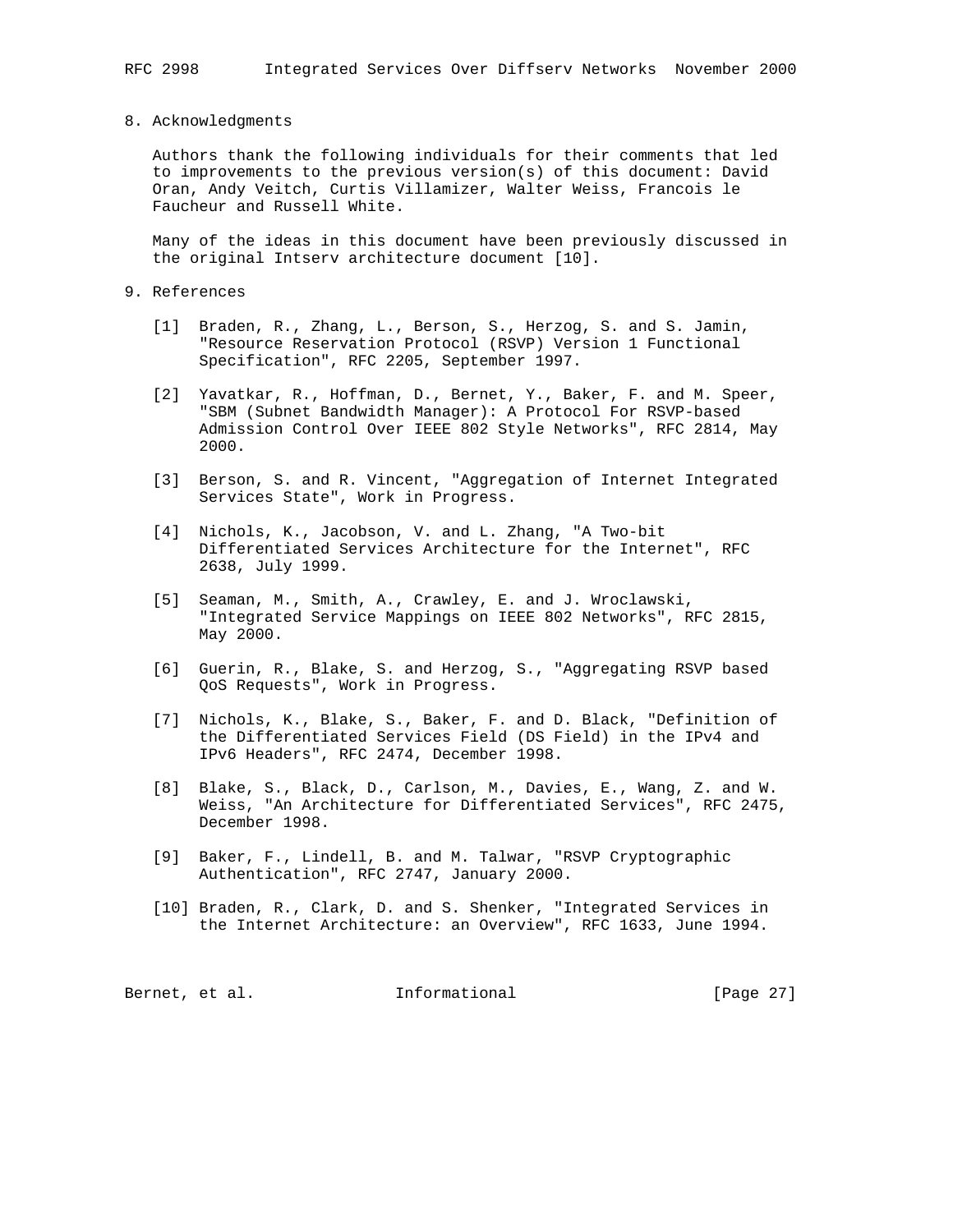- [11] Garrett, M. and M. Borden, "Interoperation of Controlled-Load Service and Guaranteed Service with ATM", RFC 2381, August 1998.
- [12] Weiss, Walter, Private communication, November 1998.
- [13] Kent, S. and R. Atkinson, "Security Architecture for the Internet Protocol", RFC 2401, November 1998.
- [14] Bernet, Y., "Format of the RSVP DCLASS Object", RFC 2996, November 2000.
- [15] Baker, F., Iturralde, C., le Faucheur, F., and Davie, B. "RSVP Reservation Aggregation", Work in Progress.
- [16] Terzis, A., Krawczyk, J., Wroclawski, J. and L. Zhang, "RSVP Operation Over IP Tunnels", RFC 2746, January 2000.
- [17] Boyle, J., Cohen, R., Durham, D., Herzog, S., Rajan, D. and A. Sastry, "COPS Usage for RSVP", RFC 2749, January 2000.
- [18] Bernet, Y., "A Framework for Differentiated Services", Work in Progress.
- [19] Jacobson Van, "Differentiated Services Architecture", talk in the Int-Serv WG at the Munich IETF, August 1997.
- [20] Jacobson, V., Nichols K. and L. Zhang, "A Two-bit Differentiated Services Architecture for the Internet", RFC 2638, June 1999.
- [21] First Internet2 bandwidth broker operability event http://www.merit.edu/internet/working.groups/i2-qbone-bb/ inter-op/index.htm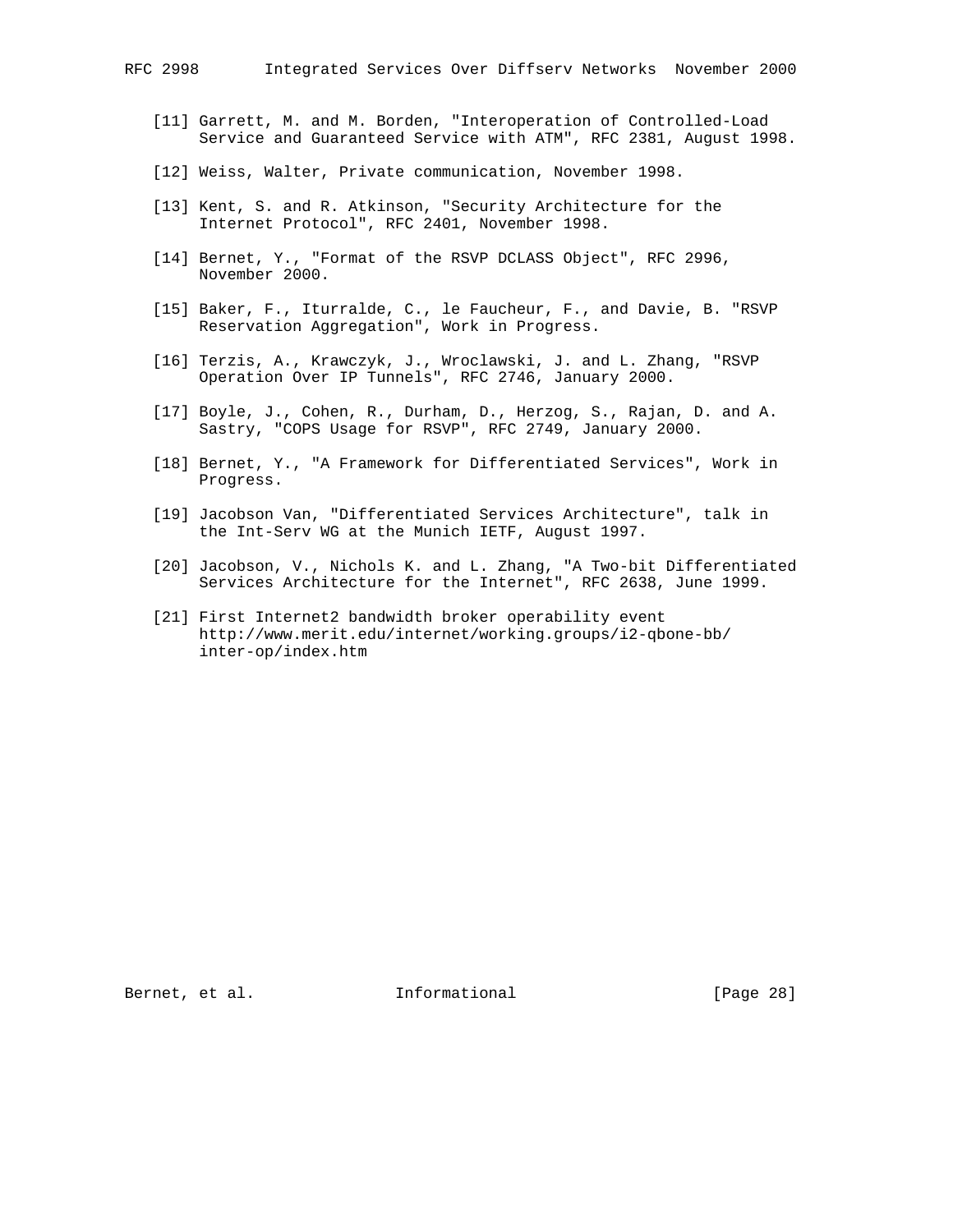10. Authors' Addresses

 Yoram Bernet Microsoft One Microsoft Way Redmond, WA 98052

 Phone: +1 425-936-9568 EMail: yoramb@microsoft.com

 Raj Yavatkar Intel Corporation JF3-206 2111 NE 25th. Avenue Hillsboro, OR 97124

 Phone: +1 503-264-9077 EMail: raj.yavatkar@intel.com

 Peter Ford Microsoft One Microsoft Way Redmond, WA 98052

 Phone: +1 425-703-2032 EMail: peterf@microsoft.com

 Fred Baker Cisco Systems 519 Lado Drive Santa Barbara, CA 93111

 Phone: +1 408-526-4257 EMail: fred@cisco.com

 Lixia Zhang UCLA 4531G Boelter Hall Los Angeles, CA 90095

 Phone: +1 310-825-2695 EMail: lixia@cs.ucla.edu

Bernet, et al. **Informational** [Page 29]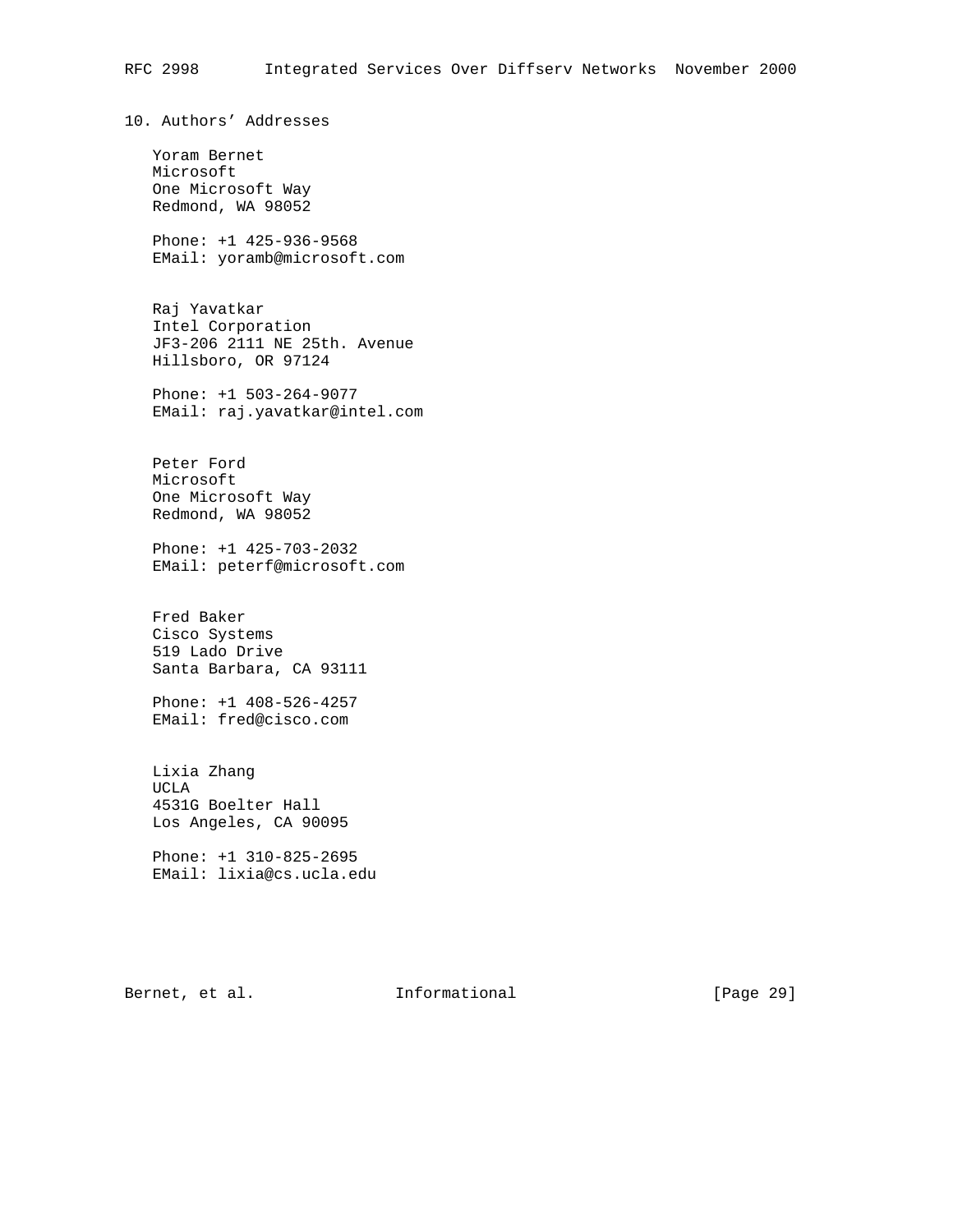Michael Speer Sun Microsystems 901 San Antonio Road, UMPK15-215 Palo Alto, CA 94303

 Phone: +1 650-786-6368 EMail: speer@Eng.Sun.COM

 Bob Braden USC/Information Sciences Institute 4676 Admiralty Way Marina del Rey, CA 90292-6695

 Phone: +1 310-822-1511 EMail: braden@isi.edu

 Bruce Davie Cisco Systems 250 Apollo Drive Chelmsford, MA 01824

 Phone: +1 978-244-8000 EMail: bsd@cisco.com

 Eyal Felstaine SANRAD Inc. 24 Raul Wallenberg st Tel Aviv, Israel

 Phone: +972-50-747672 Email: eyal@sanrad.com

 John Wroclawski MIT Laboratory for Computer Science 545 Technology Sq. Cambridge, MA 02139

 Phone: +1 617-253-7885 EMail: jtw@lcs.mit.edu

Bernet, et al. 1nformational [Page 30]